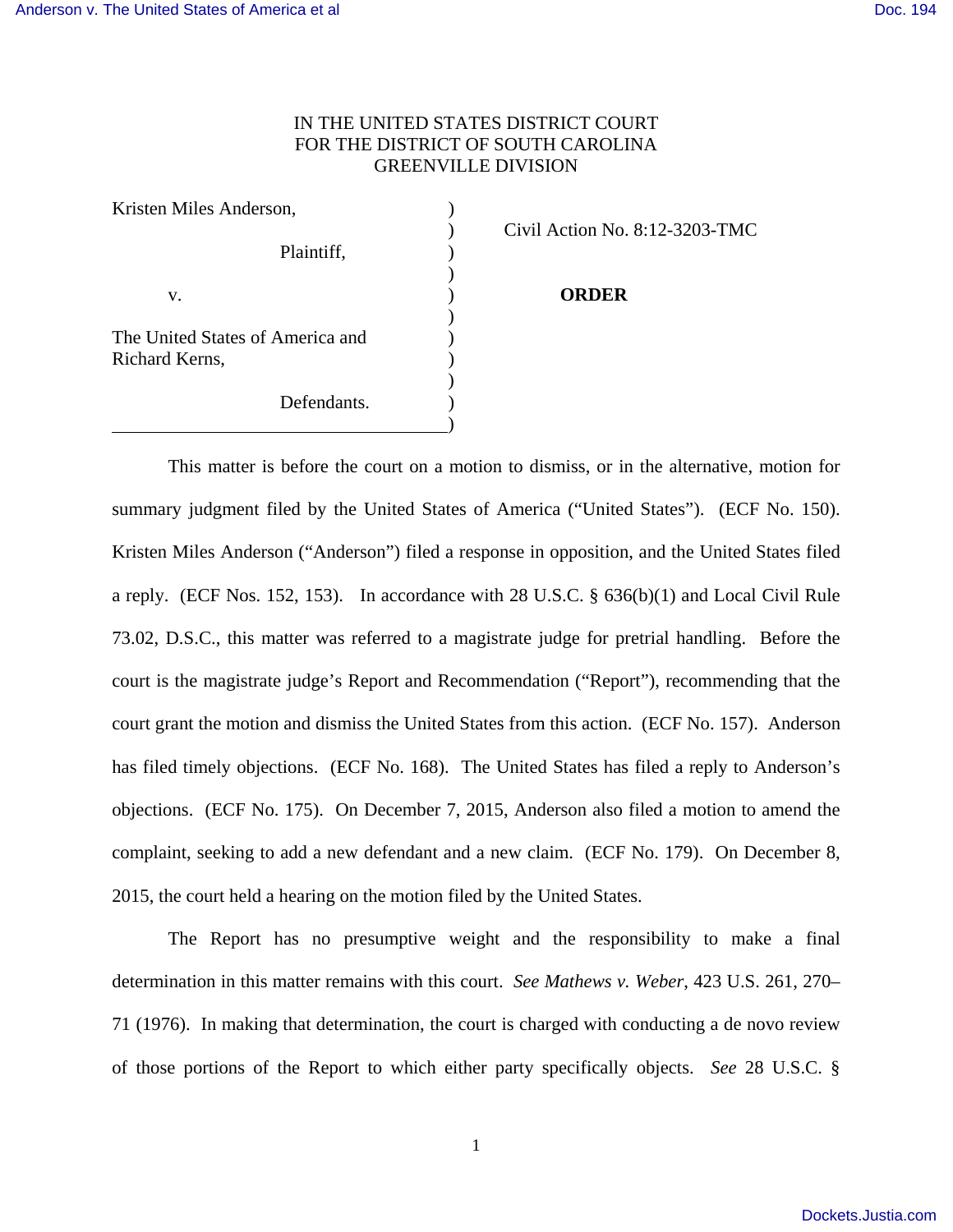$636(b)(1)$ . Then, the court may accept, reject, or modify the Report or recommit the matter to the magistrate judge. *Id.* In the absence of specific objections, this court is not required to provide an explanation for adopting the Report. *See Camby v. Davis*, 718 F.2d 198, 199 (4th Cir. 1983). Rather, "in the absence of a timely filed objection, a district court need not conduct a de novo review, but instead must only satisfy itself that there is no clear error on the face of the record in order to accept the recommendation." *Diamond v. Colonial Life & Acc. Ins. Co.*, 416 F.3d 310, 315 (4th Cir. 2005) (quoting Fed. R. Civ. P. 72 advisory committee's note).

### **BACKGROUND**

### **I. Factual Background**

 Anderson was a teller/manager at a SunTrust Bank ("SunTrust") in Greenville, South Carolina. (ECF No. 37 at 4). In November 2009, SunTrust's management and security team began an investigation into possible embezzlement at the branch where Anderson was employed. (ECF No. 37 at 4). SunTrust contacted the United States Secret Service ("USSS") to assist in the investigation. (ECF No. 37 at 4). On December 3, 2009, SunTrust's regional security investigators contacted Anderson and voiced their suspicion that she had embezzled the funds. (ECF No. 37 at 4). They directed her to come to the bank and to bring any funds in her possession. (ECF No. 37 at 5).

 At this meeting with bank investigators, Anderson returned approximately \$35,000.00 in embezzled bank funds and made incriminating statements. (ECF No. 37 at 5). Immediately after making such statements, USSS agents Richard Kerns ("Kerns") and Gregory Johnson ("Johnson") entered the room and interviewed Anderson. (ECF No. 37 at 5–6). After the interviews, Anderson rode with Kerns and Johnson to the Greenville, South Carolina Resident Office of the Secret Service ("GRO") to have her photograph and fingerprints taken. (ECF No.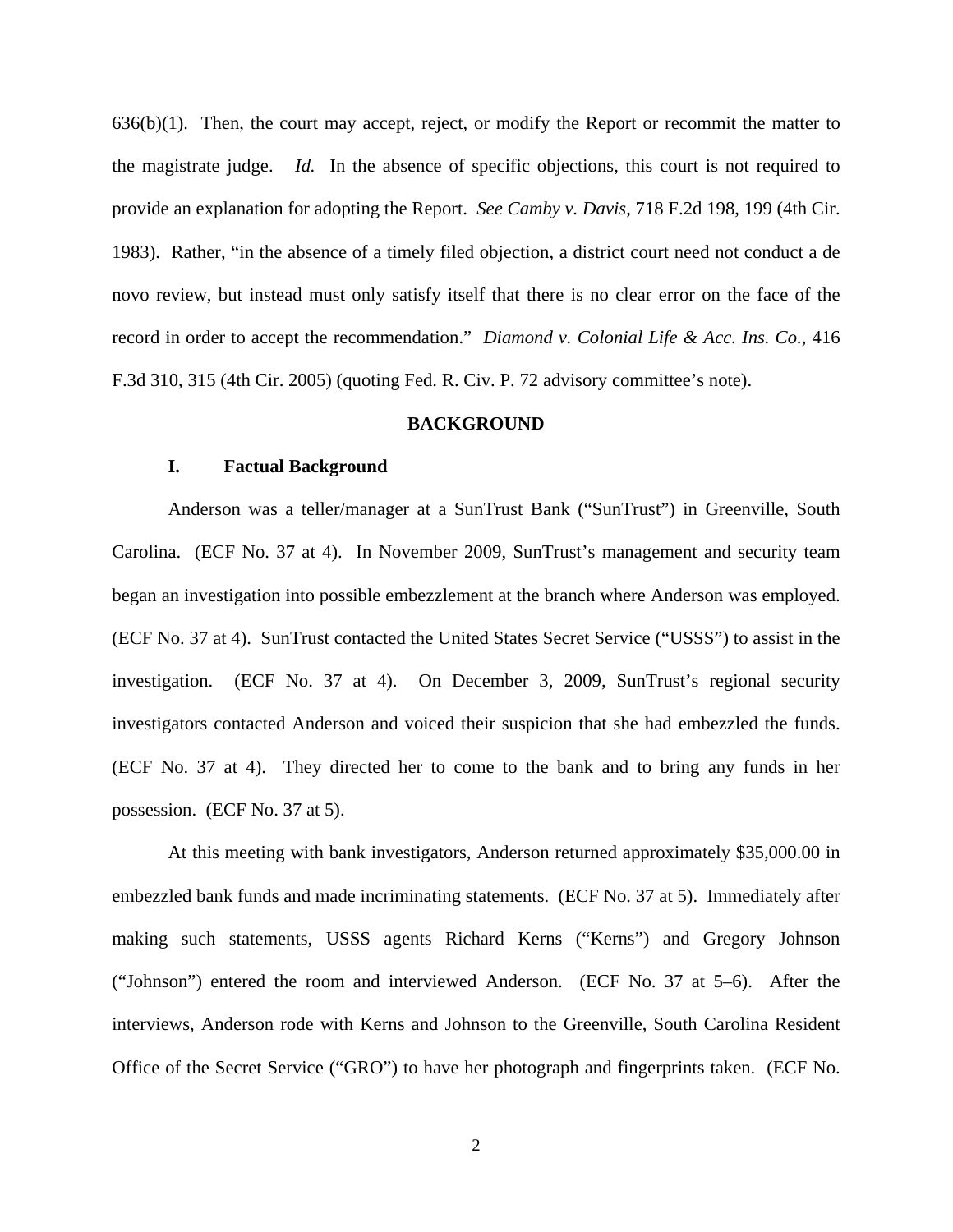37 at 6). She also wrote and signed a confession admitting to the embezzlement of bank funds. (ECF Nos. 168-8, 168-9).

 That night, Kerns began a series of telephone calls to Anderson on his government-issued phone. (ECF No. 37 at 7). On January 13, 2010, Kerns called Anderson to say he wanted to meet with her to discuss her case. (ECF Nos. 150-8 at 1–2; 152 at 3; 168-41 at 8). Kerns met with Anderson in Greenwood, South Carolina (hereinafter, the "Greenwood Incident"). (ECF Nos. 150-8 at 1–2; 152 at 3; 168-41 at 8). Kerns entered Anderson's vehicle, and Anderson decided to drive to a nearby park where there would not be a "whole lot of people." (ECF Nos. 150-6 at 3; 152 at 3). During the drive, they discussed their respective marriages and her case. (ECF No. 150-8 at 2). Kerns told her that he would help her out and that he would get her probation. (ECF No. 150-8 at 2). Once at the park, they got out of the car, and Kerns allegedly forced Anderson to kiss him. (ECF No. 152-20). He told her that compliance with sexual demands would favorably impact the case against her. (ECF No. 152 at 3). They left shortly after the kiss because "someone from [Kern's] office had called, and he was supposed to be at a meeting, and he was late for it, and they were looking for him." (ECF No. 152-20). Anderson then drove Kerns back to his car and she went home. (ECF No. 152-20).

 Although Kerns and Anderson subsequently talked on the phone, they did not see each other again until March 18, 2010, when Kerns called Anderson to tell her that his wife was out of town and that he wanted to meet her that night for drinks. (ECF No. 150-8 at 2). Anderson met Kerns in Greenville, South Carolina, and parked at a Holiday Inn a block away from the GRO (hereinafter, the "Greenville Incident"). (ECF No. 152-24). They went to a bar a block away from the GRO where they had a drink and stayed for about thirty minutes. (ECF No. 152-25). Anderson testified in her deposition that she was mad "because he told me it was about my case,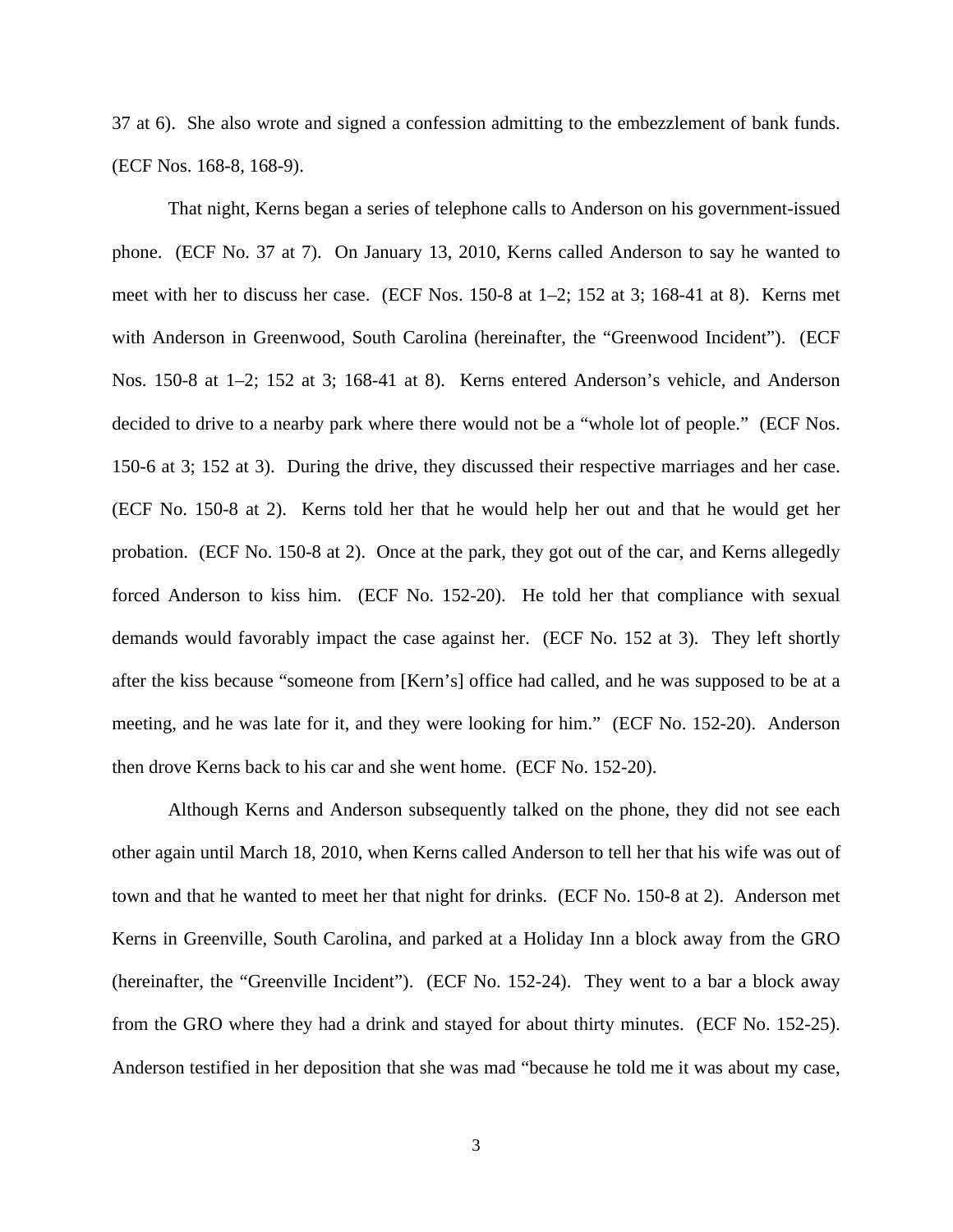and then when I got there it wasn't about my case. He would do that to me all the time." (ECF No. 152-25). While at the bar, Kerns made sexual advances towards Anderson. (ECF No. 152- 25). She told him that she had to leave. (ECF No. 152-25). Kerns said he would walk her to her car, but first he needed to get papers from the GRO. (ECF No. 152-25). They entered the GRO at 11:38:47 p.m. (ECF No. 150-11).

 Kerns showed Anderson his office and his boss's office. (ECF No. 150-8 at 3). Kerns kept telling Anderson that "he was on [her] side and all [she] had to do was trust him and he was going to make sure [she] didn't go to prison and that [she] got probation." (ECF No. 150-8 at 3– 4). While in his boss's office, Kerns started to kiss Anderson, and they had intercourse. (ECF No. 150-8 at 3–4). At 12:35:59 a.m. on March 19, 2010, they left. (ECF No. 150-8 at 4).

 On May 26, 2010, Kerns submitted his first case status report to his GRO supervisor regarding the criminal investigation of Anderson. (ECF No. 150-10). The report did not include references to the Greenwood or Greenville Incidents, or that Kerns had been calling Anderson. (ECF No. 150-10). A grand jury indicted Anderson on August 10, 2010, and she was formally arrested and arraigned on August 26, 2010. (ECF No. 150-12). Kerns submitted a second status report to his GRO supervisor on September 8, 2010. (ECF No. 150-12). The second status report did not mention the Greenwood or Greenville Incidents, or that Kerns had been calling Anderson. (ECF No. 150-12).

 On April 13, 2011, after pleading guilty in her criminal case, Anderson informed U.S. Probation Officer Robin Brown ("USPO Brown") of the incident.<sup>1</sup> (ECF No. 150-13). Anderson claimed that she decided to report the incident because Kerns "told her that he couldn't help her with her case." (ECF No. 150-13 at 2). Anderson had discussed the incident with her

 $<sup>1</sup>$  Although the statement by the USPO Brown references April 14, 2011, the evidence shows that she became aware</sup> of the allegations on April 13, 2011. In any event, this factual discrepancy in USPO Brown's statement is nonmaterial.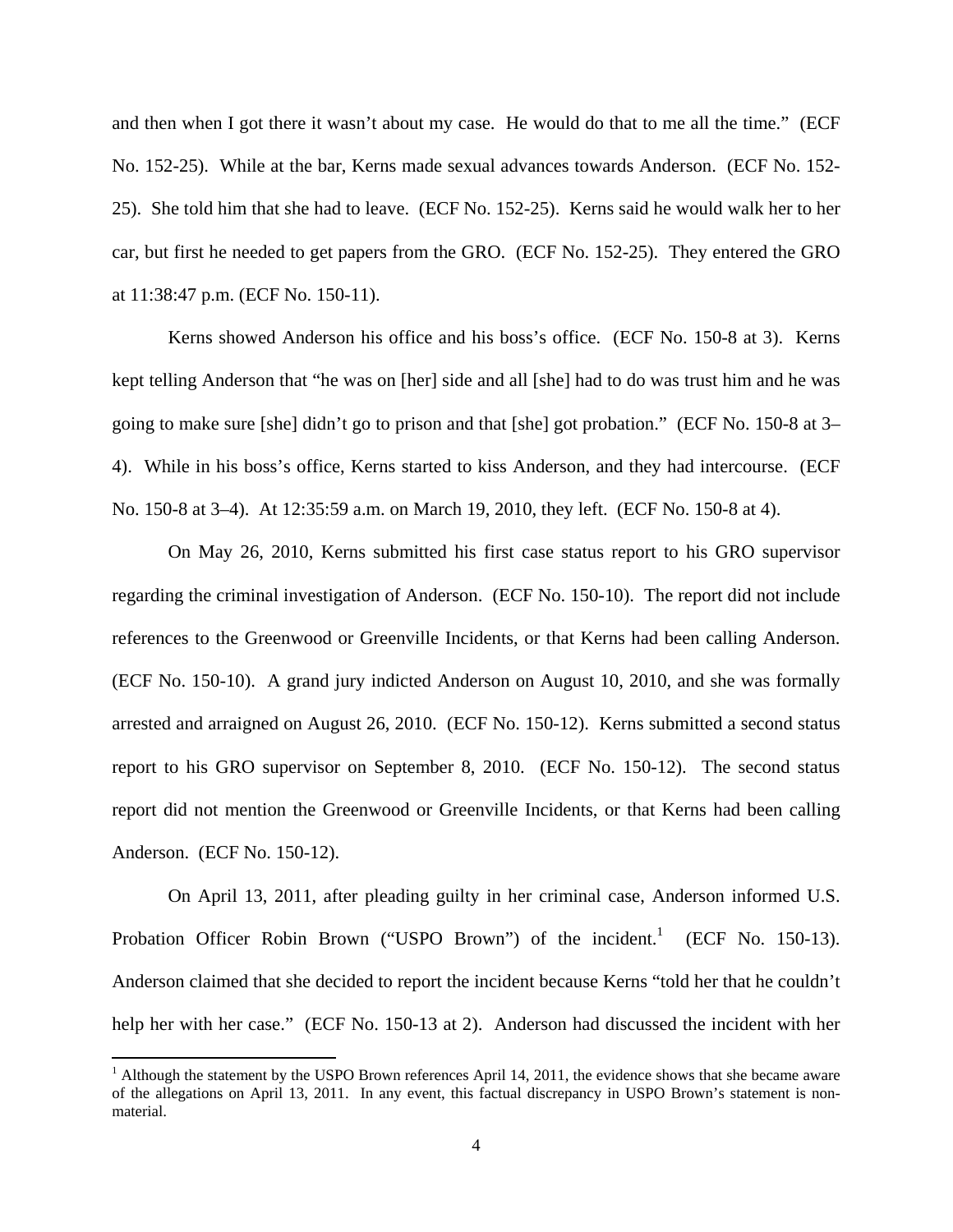defense attorney prior to informing USPO Brown. (ECF Nos. 150-13 at 2; 150-14 at 2). The Assistant United States Attorney ("AUSA") prosecuting Anderson's case was immediately made aware of the situation and informed his supervisor and Kerns. (ECF No. 150-14). Kerns told the AUSA that the claims were unfounded; however, Kerns later called the AUSA and told him that he was not entirely truthful with him, and that he was concerned that he had compromised the criminal case against Anderson.<sup>2</sup> (ECF No. 150-14). Thereafter, Anderson was sentenced to fifteen months' imprisonment, followed by five years' supervised release.

### **II. Procedural Background**

 Anderson filed a claim with the Office for General Counsel seeking damages for only the Greenville Incident, and the claim was denied. (ECF No.  $178$ ).<sup>3</sup> Anderson filed this case on November 6, 2012. (ECF No. 1). In her amended complaint, she asserts various claims based on alleged violations of her constitutional rights and tort claims against the United States, Kerns, Johnson, Thomas Griffin, Jr., Mark J. Sullivan, Secretary Janet Napolitano, and other defendants not yet named. (ECF No. 37).

 On April 15, 2013, the United States filed its first motion to dismiss and motion for summary judgment. (ECF No. 52). Notably, the United States did not argue that the discretionary-function exception applies to the supervisor-liability claim. (ECF No. 52). The court granted in part and denied in part that motion. (ECF No. 84). The court dismissed all of the defendants except Kerns and the United States. (ECF No. 84). The court found that

<sup>&</sup>lt;sup>2</sup> On April 20, 2011, the Secret Service Office of Inspection and the Department of Homeland Security Office of Inspector General began an investigation into the incidents to determine whether Kerns should be criminally prosecuted for the incidents; Kerns was not prosecuted. (ECF Nos. 150 at 7; 150-19; 150-20).

 $3$  The court notes that the claim form did not include any facts, or a sum certain, concerning the Greenwood Incident. (ECF No. 178); *see* 28 U.S.C. § 2401(b) (providing that each "tort claim against the United States" must be presented to the appropriate federal agency); *see also Ahmed v. United States*, 30 F.3d 514, 516–17 (4th Cir. 1994) (stating that to sufficiently present a claim, a plaintiff must provide notice that "'(1) is sufficient to enable the agency to investigate and (2) places a 'sum certain' value on her claim.'" (quoting *Adkins v. United States*, 896 F.2d 1324, 1326 (11th Cir. 1990))).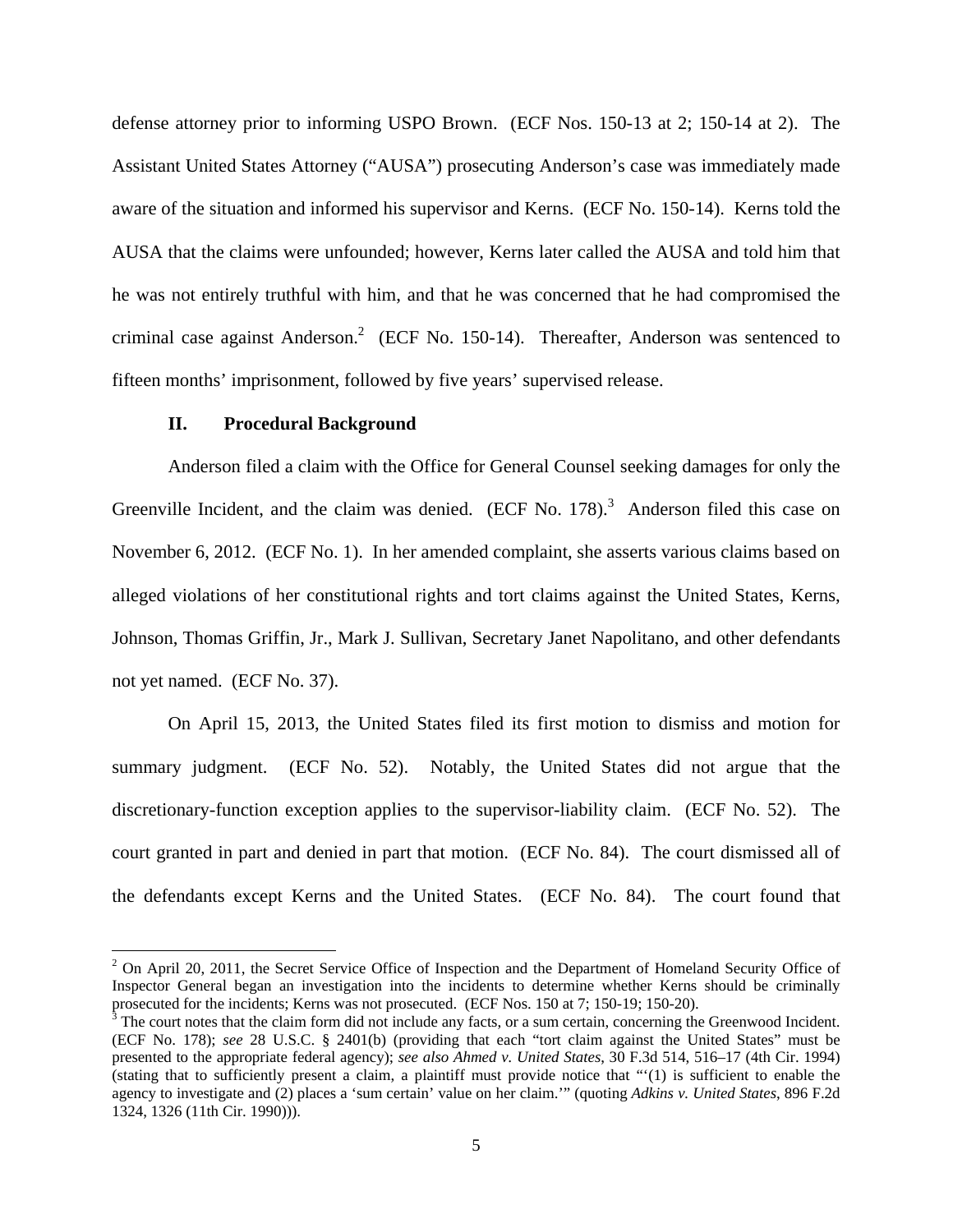Anderson had alleged sufficient facts to survive a motion to dismiss for claims of vicarious liability and supervisory liability against the United States in her amended complaint and that these issues would be better resolved on a more-developed factual record. (ECF No. 84 at 5).

# **APPLICABLE LAW**<sup>4</sup>

 Under the federal rules, each pleading must contain "a short and plain statement of the claim showing that the pleader is entitled to relief." Fed. R. Civ. P.  $8(a)(2)$ . A motion to dismiss under Fed. R. Civ. P.  $12(b)(1)$  examines whether the complaint fails to state facts upon which jurisdiction can be founded. The burden of proving subject matter jurisdiction in response to a Rule 12(b)(1) motion to dismiss is on the plaintiff, the party asserting jurisdiction. *Richmond, Fredericksburg & Potomac R.R. v. United States,* 945 F.2d 765, 768 (4th Cir.1991). The court should grant the motion "only if the material jurisdictional facts are not in dispute and the moving party is entitled to prevail as a matter of law." *Evans v. B.F. Perkins Co.,* 166 F.3d 642, 647 (4th Cir.1999) (internal quotation marks and citations omitted).

 Summary judgment is appropriate if, after reviewing the entire record in a case, the court is satisfied that no genuine issues of material fact exist and that the movant is entitled to judgment as a matter of law. Fed. R. Civ. P. 56(a). An issue of fact is "genuine" if the evidence is such that a reasonable jury could return a verdict for the plaintiff. *Anderson v. Liberty Lobby, Inc*., 477 U.S. 242, 248 (1986). Issues of fact are "material" only if establishment of such facts might affect the outcome of the lawsuit under the governing substantive law. *Id*.

<sup>&</sup>lt;sup>4</sup> As to its non-discretionary function arguments, the United States labeled its motion as a motion to dismiss pursuant to Fed. R. Civ. P. 12(b)(6) and Fed. R. Civ. P. 56. Because the parties presented the court with materials outside of the pleadings and the court considered those materials, the court, like the magistrate judge, will construe the motion pursuant to Fed. R. Civ. P. 56. *See Gay v. Wall*, 761 F.2d 175, 177 (4th Cir. 1985) (stating that a court shall construe a motion to dismiss as a motion for summary judgment when "matters outside the pleadings are submitted with" the motion).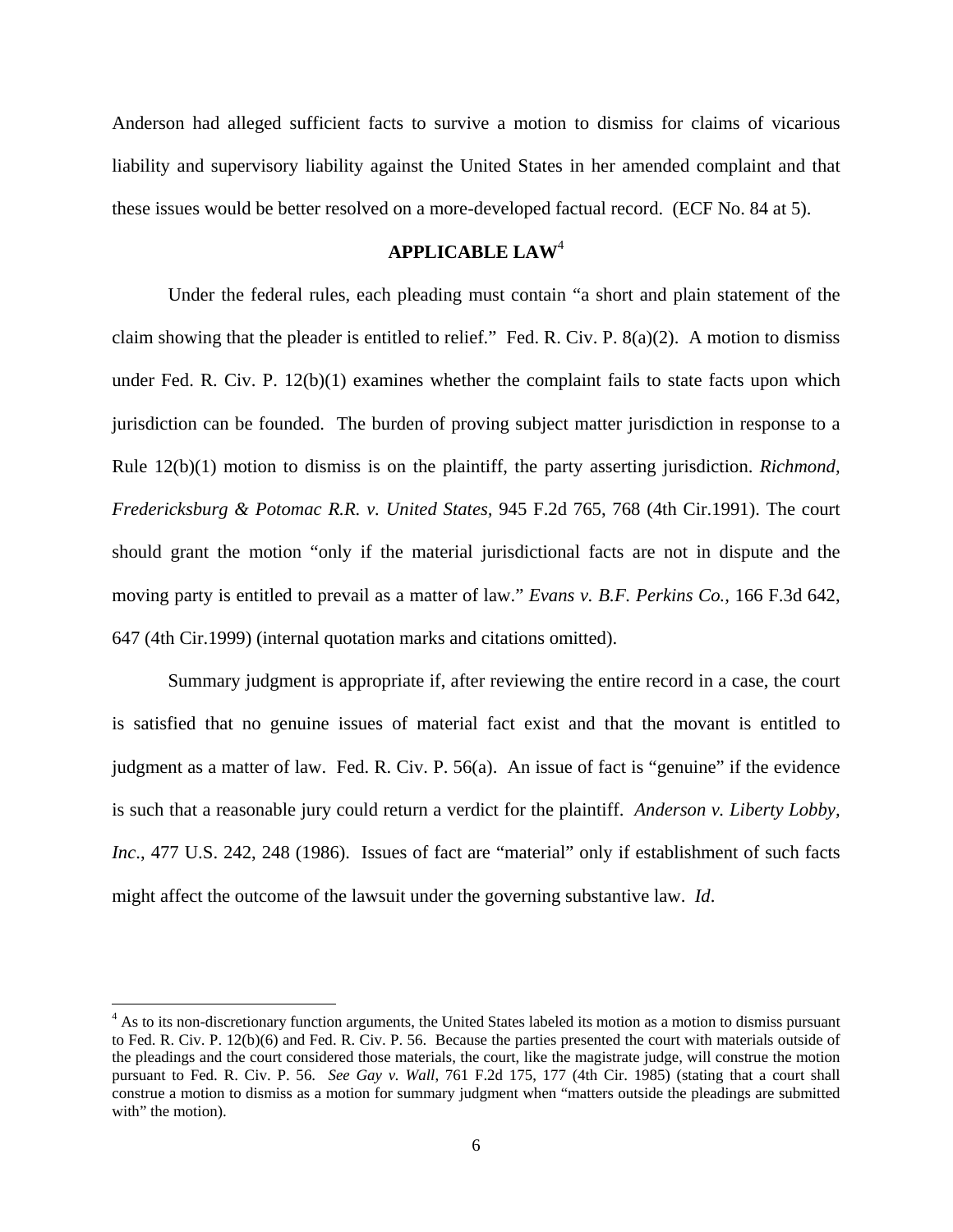"The party moving for summary judgment has the [initial] burden of establishing that there is no genuine issue as to any material fact and that he is entitled to judgment as a matter of law." *Catawba Indian Tribe of S.C. v. South Carolina*, 978 F.2d 1334, 1339 (4th Cir. 1992). Thereafter, the party opposing summary judgment must come forth with "sufficient evidence supporting the claimed factual dispute," and cannot "rest upon the mere allegations or denials of his pleading." *Anderson*, 477 U.S. at 248 (quoting *First Nat'l Bank of Ariz. v. Cities Serv. Co.*, 391 U.S. 253, 288-89 (1968)). "Only disputes over facts that might affect the outcome of the suit under the governing law will properly preclude the entry of summary judgment." *Id.* at 247. "Although the court must draw all justifiable inferences in favor of the nonmoving party, the nonmoving party must rely on more than conclusory allegations, mere speculation, the building of one inference upon another, or the mere existence of a scintilla of evidence." *Dash v. Mayweather*, 731 F.3d 303, 311 (4th Cir. 2013); *see also Catawba Indian Tribe of S.C.*, 978 F.2d at 1339 ("The non-moving party 'must do more than simply show that there is some metaphysical doubt as to the material facts.'" (quoting *Matsushita Elec. Indus. Co. v. Zenith Radio Corp.*, 475 U.S. 574, 586 (1986))); *Williams v. Cerberonics, Inc.*, 871 F.2d 452, 459 (4th Cir. 1989) (stating that the plaintiff "presented no evidence to support her claim other than her own assertions" and set against the documentation, "no reasonable trier of fact could" find for her); *Ross v. Commc'ns Satellite Corp.*, 759 F.2d 355, 365 (4th Cir. 1985), *overruled on other grounds*, 490 U.S. 228 (1989) ("Genuineness means that the evidence must create fair doubt; wholly speculative assertions will not suffice."). In sum, "[w]here the record taken as a whole could not lead a rational trier of fact to find for the non-moving party, there is no 'genuine issue for trial.'" *Matsushita Elec. Indus. Co*, 475 U.S. at 587 (*Cities Serv. Co.*, 391 U.S. at 289)).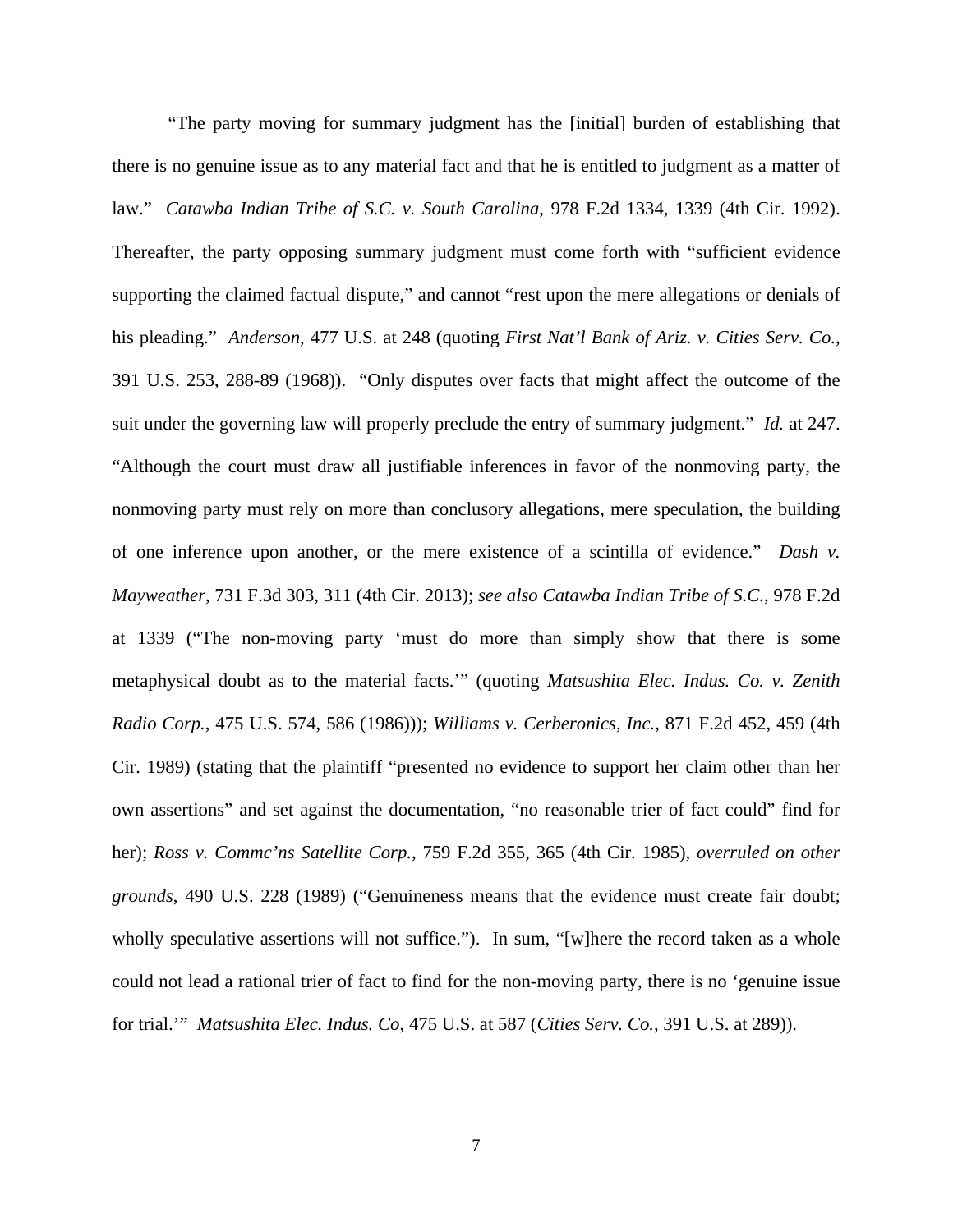### **DISCUSSION**

 The United States has moved to dismiss the claims for negligent hiring, retention, and supervision for lack of subject matter jurisdiction. (ECF No. 150 at 1). The United States has also moved to dismiss the remaining FTCA claims because there is no dispute of material fact concerning the liability of the United States for Kerns's acts. (ECF No. 150 at 1).

 The magistrate judge recommended that the court grant the summary judgment motion filed by the United States. (ECF No. 157). The magistrate judge recommended dismissing the complaint insofar as it seeks to impose liability on the United States for negligent hiring, retention, and supervision because the claim is barred pursuant to the discretionary-function exception of the FTCA, and in addition, because no genuine issue of material fact exists as to whether the United States knew or should have known that employing Kerns created an unreasonable risk to the public. (ECF No.  $157$  at  $11-26$ ). The magistrate judge also recommended dismissing the negligence claim against the United States because Anderson fails to establish what stand-alone duty the United States owed to Anderson, and in any event, how a breach of a duty to *Mirandize*<sup>5</sup> Anderson is the proximate cause of her harm. (ECF No. 157 at 26–32). And finally, the magistrate judge recommended dismissal of the vicarious liability claims against the United States because Anderson failed to introduce genuine issues of material fact showing that Kerns was acting within the scope of employment during the incidents. (ECF No. 157 at 32–39). Anderson has objected to each portion of the Report, and the court will consider each in turn. Initially, however, the court will consider Anderson's motion to amend her complaint.

<sup>5</sup> *Miranda v. Arizona*, 384 U.S. 436 (1966).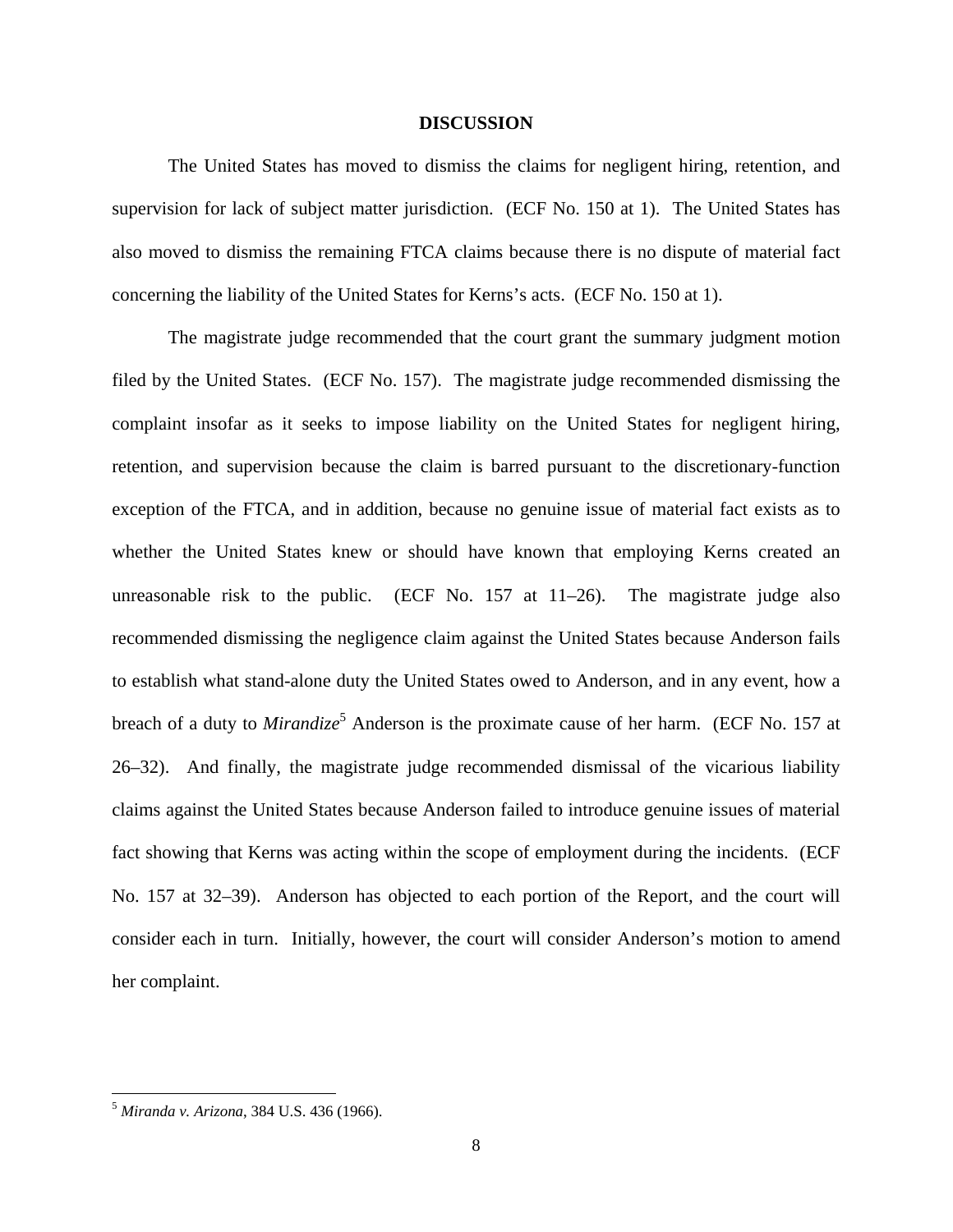### **I. Motion to Amend**

 On the afternoon of December 7, 2015, the day before the hearing on the motion filed by the United States, Anderson filed a motion to amend her amended complaint to add a cause of action for abuse of process and an additional defendant, Iris Jolliff ("Jolliff"). (ECF No. 179). The substance of the motion consists of two short paragraphs, and the proposed amended complaint is not attached to the motion. (ECF No. 179).

 Generally, motions to amend a pleading are governed by Federal Rule of Civil Procedure 15(a). Rule 15(a)(2) provides that "a party may amend its pleading only with the opposing party's written consent or the court's leave. The court should freely give leave when justice so requires." Fed. R. Civ. P. 15(a)(2). Under Rule 15, a court should deny a motion to amend "only where it would be prejudicial, there has been bad faith, or the amendment would be futile." *Nourison Rug Corp. v. Parvizian*, 535 F.3d 295, 298 (4th Cir. 2008) (citing *HCMF Corp. v. Allen*, 238 F.3d 273, 276–77 (4th Cir. 2001)).

 However, once a scheduling order has been entered and the time period to file amendments to the pleadings has expired, the party moving to amend must first satisfy Rule 16(b), which requires a movant to show "good cause" for the amendment. *Id.* at 298; *see also O'Connell v. Hyatt Hotels of P.R.*, 357 F.3d 152, 154–55 (1st Cir. 2004) (noting that "Rule 16(b)'s 'good cause' standard, rather than Rule 15(a)'s 'freely given' standard, governs motions to amend filed after scheduling order deadlines"). Unlike Rule 15(a)'s standard, Rule 16(b)'s standard "focuses on the timeliness of the amendment and the reason for its tardy submission; the primary consideration is the diligence of the moving party." *Montgomery v. Anne Arundel County, MD.*, 182 F. App'x 156, 162 (4th Cir. 2006). "Good cause exists when a party's reasonable diligence before the expiration of the amendment deadline would not have resulted in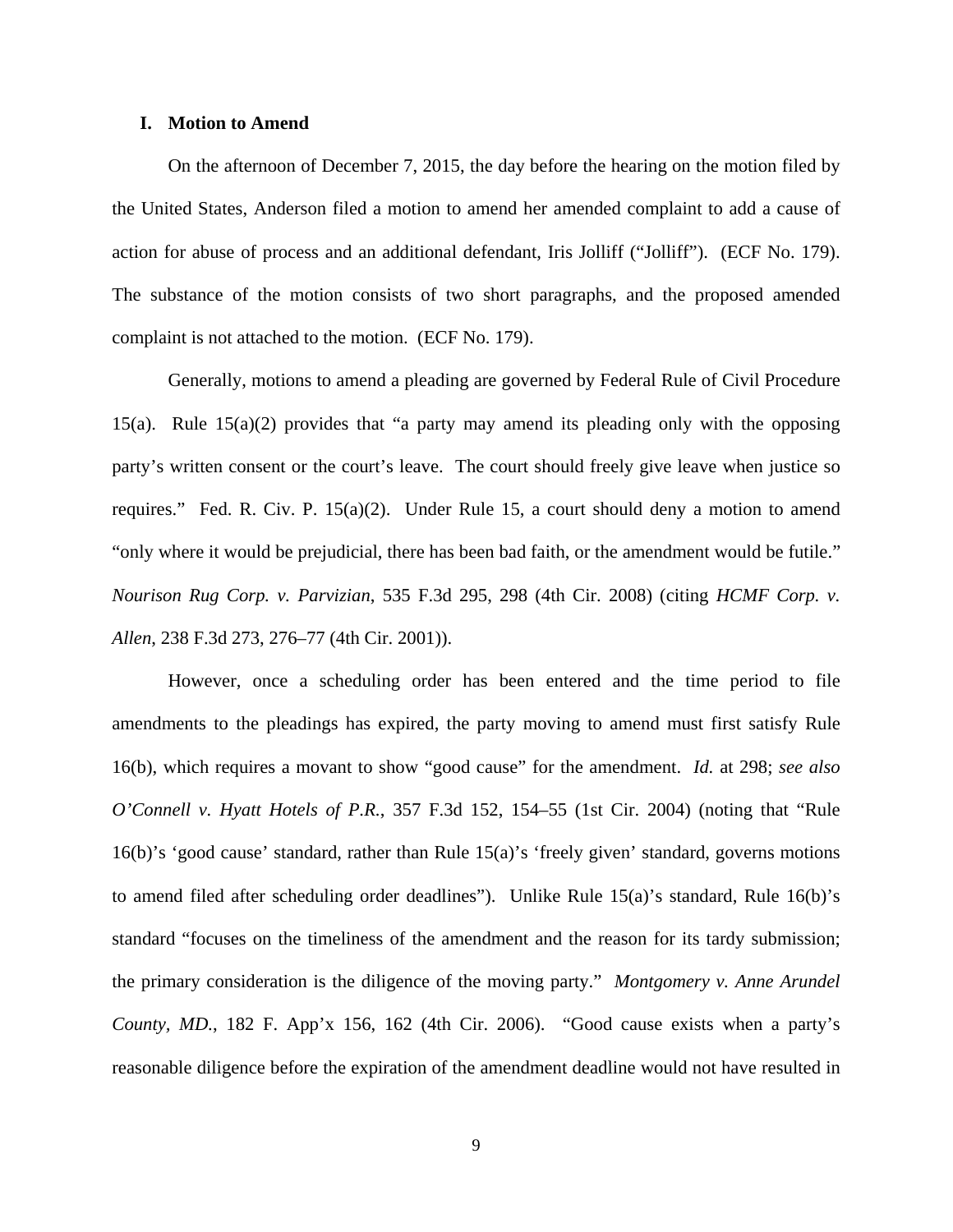the discovery of the evidence supporting a proposed amendment." *Firemen's Ins. Co. of Washington D.C. v. Glen-Tree Investments, LLC*, No. 7:11-cv-59, 2012 WL 4191383, at \*3 (E.D.N.C. Sept. 19, 2012) (citations omitted). Thus, "[t]he movant must demonstrate that despite his diligence he could not meet the original deadline or offer the amendment sooner." *In re Understanding Corp.*, No. 08-81398, 2009 WL 4059047, at \*3 (Bankr. M.D.N.C. Nov. 19, 2009) (citations omitted). "If the movant satisfies Rule 16(b)'s 'good cause' standard, it must *then* pass the requirements for amendment under Rule 15(a*)." Dilmar Oil Co. v. Federated Mut. Ins. Co.*, 986 F. Supp. 959, 980 (D.S.C. 1997) (emphasis in original).

 The court finds the motion to amend should be denied. Initially, Anderson failed to attach a copy of the proposed amended complaint to the motion. *See, e.g.*, *Al-Haqq v. Stirling*, No. 2:14-098-TMC, 2014 WL 6749096, at \*10 (D.S.C. Dec. 1, 2014) (stating that failing to attach a copy of the proposed complaint "is sufficient to deny the motion" to amend); *Wells v. Spartanburg Cty. Det. Ctr. Facility Employees*, No. 8:10-1490-CMC, 2010 WL 4853868, at \*2 (D.S.C. Oct. 26, 2010) (magistrate judge) (same). Without a copy of the proposed amended complaint, the court is unable to ascertain what claims remain against defendants, as well as whether the proposed amendments are futile.

In addition, Anderson's motion fails to articulate good cause for waiting to file the motion well past the June 24, 2014 deadline for motions to amend pleadings contained in the April 10, 2014 amended conference and scheduling order. (ECF No. 89 at 2). Anderson has not filed a motion to amend the scheduling order to enlarge the time period to file a motion to amend the pleadings. Anderson now seeks to add a claim for abuse of process, although her argument throughout the case has been that the USSS did not follow proper procedure while investigating her criminal case. *See* (ECF Nos. 3, 37). Therefore, Anderson does not have good cause for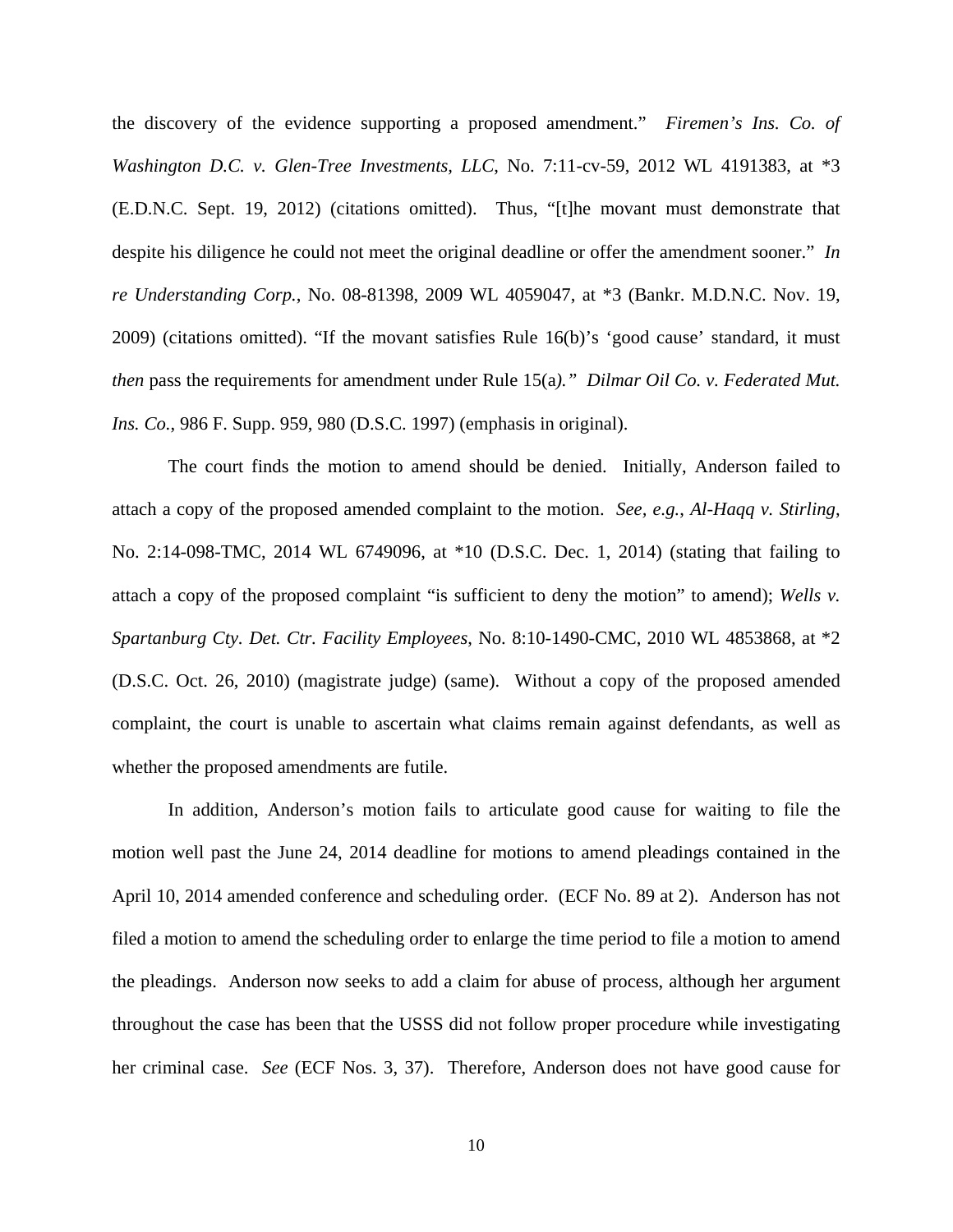failing to include this claim prior to the expiration of the time period to amend the pleadings in the scheduling order.

 Insofar as Anderson seeks to name Jolliff as an additional defendant, the court denies that request. Anderson seeks to add Jolliff because of facts learned at Jolliff's deposition. At the hearing on the motion for summary judgment, the court was informed that the deposition of Jolliff occurred in January 2015, eleven months prior to the motion to amend being filed. Anderson's motion fails to explain why she did not exercise diligence by filing this motion earlier. Moreover, Anderson has not set forth any facts showing that the information learned at Jolliff's deposition could not have been discoverable through reasonable diligence prior to the expiration of the time period to amend the pleadings in the amended scheduling order. And finally, in light of the court's previous order dismissing all of the individual defendants except Kerns (ECF No. 84), the motion fails to articulate what non-futile claim the amended complaint could assert against Jolliff. In sum, the motion to amend the complaint is denied.

### **II. FTCA**

 "The United States, as sovereign, is immune from suit save as it consents to be sued . . . ." *United States v. Sherwood*, 312 U.S. 584, 586 (1941) (citations omitted). The FTCA waives sovereign immunity and imposes tort liability on the United States "in the same manner and to the same extent as a private individual under like circumstances." 28 U.S.C. § 2674. In addition, the United States has waived its sovereign immunity

for injury or loss of property, or personal injury or death caused by the negligent or wrongful act or omission of any employee of the Government while acting within the scope of his office or employment, under circumstances where the United States, if a private person, would be liable to the claimant in accordance with the law of the place where the act or omission occurred.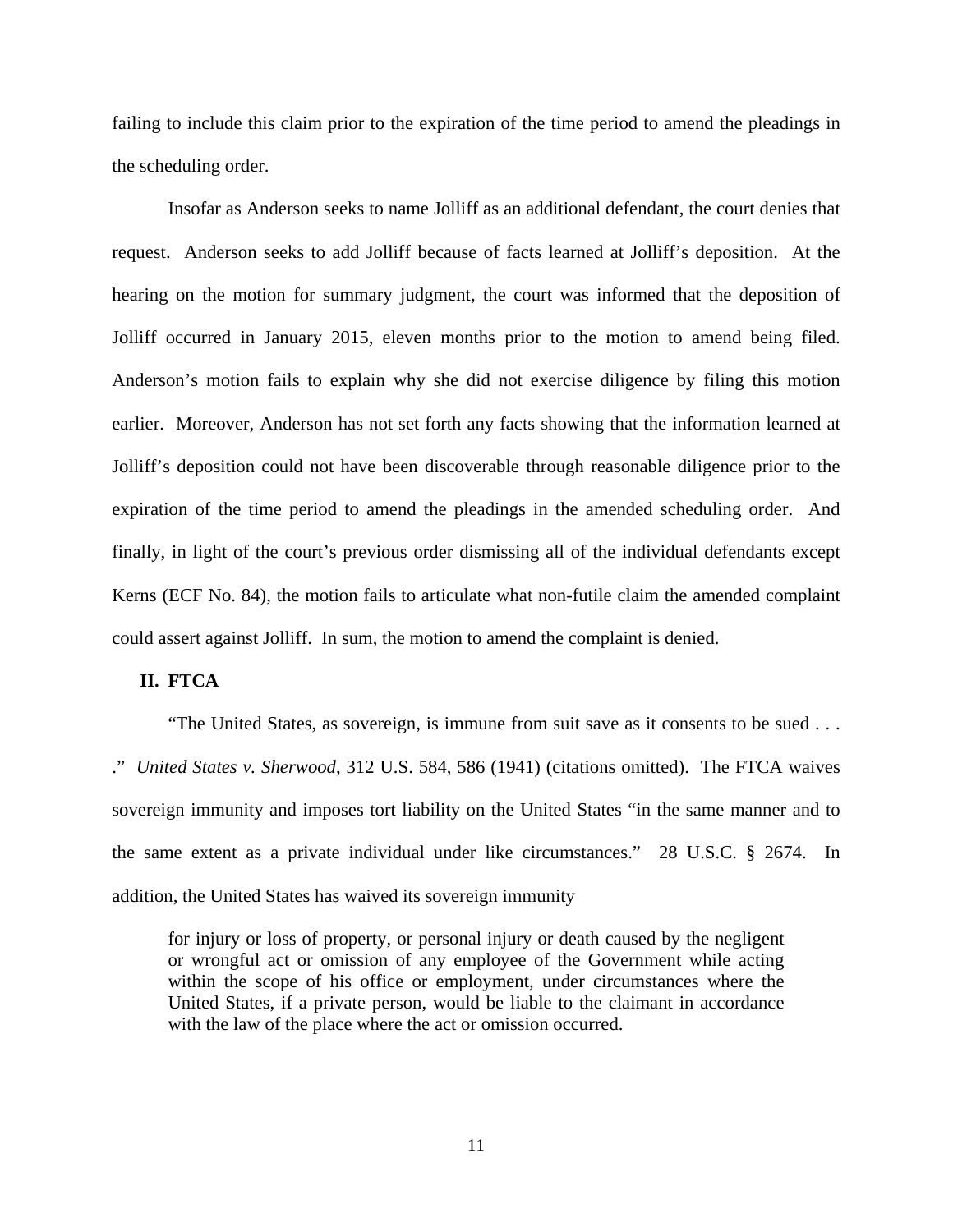28 U.S.C. § 1346(b)(1). Anderson seeks to impose liability on the United States under three theories: (1) supervisory liability; (2) negligence; and (3) respondeat superior. Under each standard, the court applies substantive South Carolina law to determine whether the United States is liable. *See id.* 

## **a. Supervisory Liability**

 The waiver of the United States' sovereign immunity is subject to exceptions. One such exception is the "discretionary-function exception," which provides that the FTCA's waiver of sovereign immunity shall not apply to:

Any claim based upon an act or omission of an employee of the Government, exercising due care, in the execution of a statute or regulation, whether or not such statute or regulation be valid, or based upon the exercise or performance or the failure to exercise or perform a discretionary function or duty on the part of a federal agency or an employee of the Government, whether or not the discretion involved be abused.

28 U.S.C. § 2680.

 The United States has argued that Anderson's claims for negligent hiring, supervision, and retention fall within the discretionary-function exception to the FTCA. At the hearing, Anderson's attorney clarified that her only claim under Count III of the amended complaint (ECF No. 37) is for negligent supervision, not negligent hiring or retention. Anderson argues that the discretionary-function exception does not apply to negligent supervision.

 When analyzing whether conduct is discretionary, the first step is to determine "whether the challenged conduct 'involves an element of judgment or choice.'" *Suter v. United States*, 441 F.3d 306, 310 (4th Cir. 2006) (quoting *Berkovitz v. United States*, 486 U.S. 531, 536 (1988)). If the conduct involves an "element of judgment or choice," the court next determines "whether the challenged action is 'based on considerations of public policy.'" *Id.* at 311 (quoting *Berkovitz*, 486 U.S. at 536–37).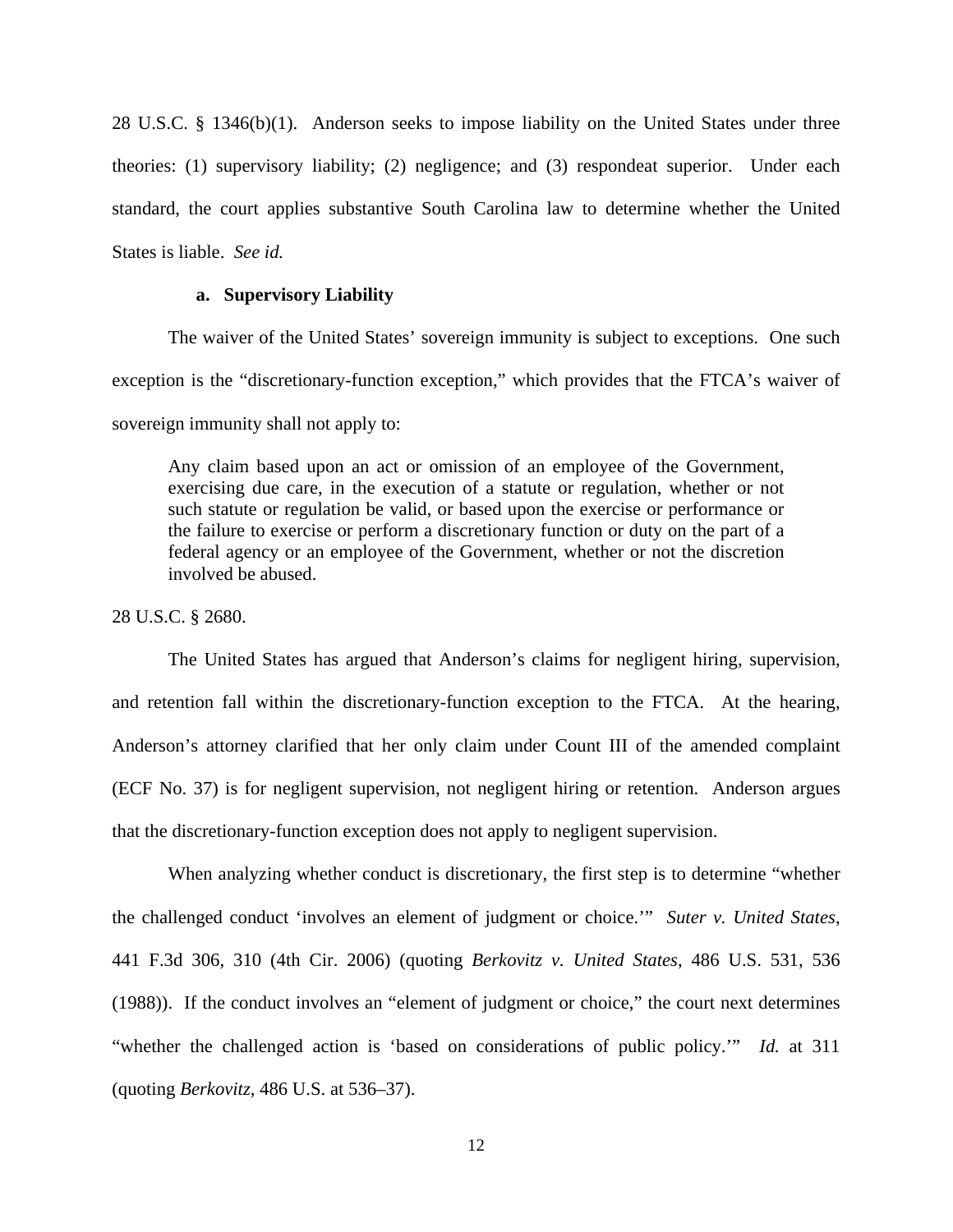In *Suter*, the Fourth Circuit stated, in a footnote, that "[a]ppellants' claim that the FBI negligently hired and supervised [its employee] is barred by the discretionary function exception. Courts have repeatedly held that government employers' hiring and supervisory decisions are discretionary functions." *Id.* at 311 n.6; *see also LeRose v. United States*, 285 F. App'x 93, 97 (4th Cir. 2008) ("The BOP's decisions regarding the hiring, supervision and retention of [its employee] are precisely the type of decisions that are protected under the discretionary function exception. We previously decided that government employers' hiring and supervisory decisions are discretionary functions."); *Kaufman v. United States*, 84 F. Supp. 3d 519, 530 (S.D.W. Va.) *aff'd*, 601 F. App'x 237 (4th Cir. 2015) ("Courts in the Fourth Circuit have long held that decisions regarding supervision of employees fall within the discretionary function exception.").

 Notwithstanding the case law on the applicability of the discretionary-function exception to supervisory decisions, Anderson asserts two reasons why the discretionary-function exception does not apply in this case. (ECF No. 152 at 15–21). First, Anderson claims that the United States waived any defense based on the discretionary-exception because the United States did not plead the defense. (ECF No. 152 at 15–16). Anderson cites to *Stewart v. United States*, 199 F.2d 517 (7th Cir. 1952), in support of her argument that the discretionary-function exception defense can be waived by failing to plead it. The magistrate judge properly discussed the widespread rejection of the *Stewart* case, and the inapplicability of waiver to this defense. In her objections, Anderson merely cites to the *Stewart* case again and reasserts the same argument that she made to the magistrate judge. (ECF No. 168 at 2). *See Nichols v. Colvin*, No. 2:14-cv-50, 2015 WL 1185894, at \*8 (E.D. Va. Mar. 13, 2015) (stating that "a mere restatement of the arguments raised in the summary judgment filings does not constitute an 'objection' for the purposes of district court review" (citation omitted)). The court agrees with the magistrate judge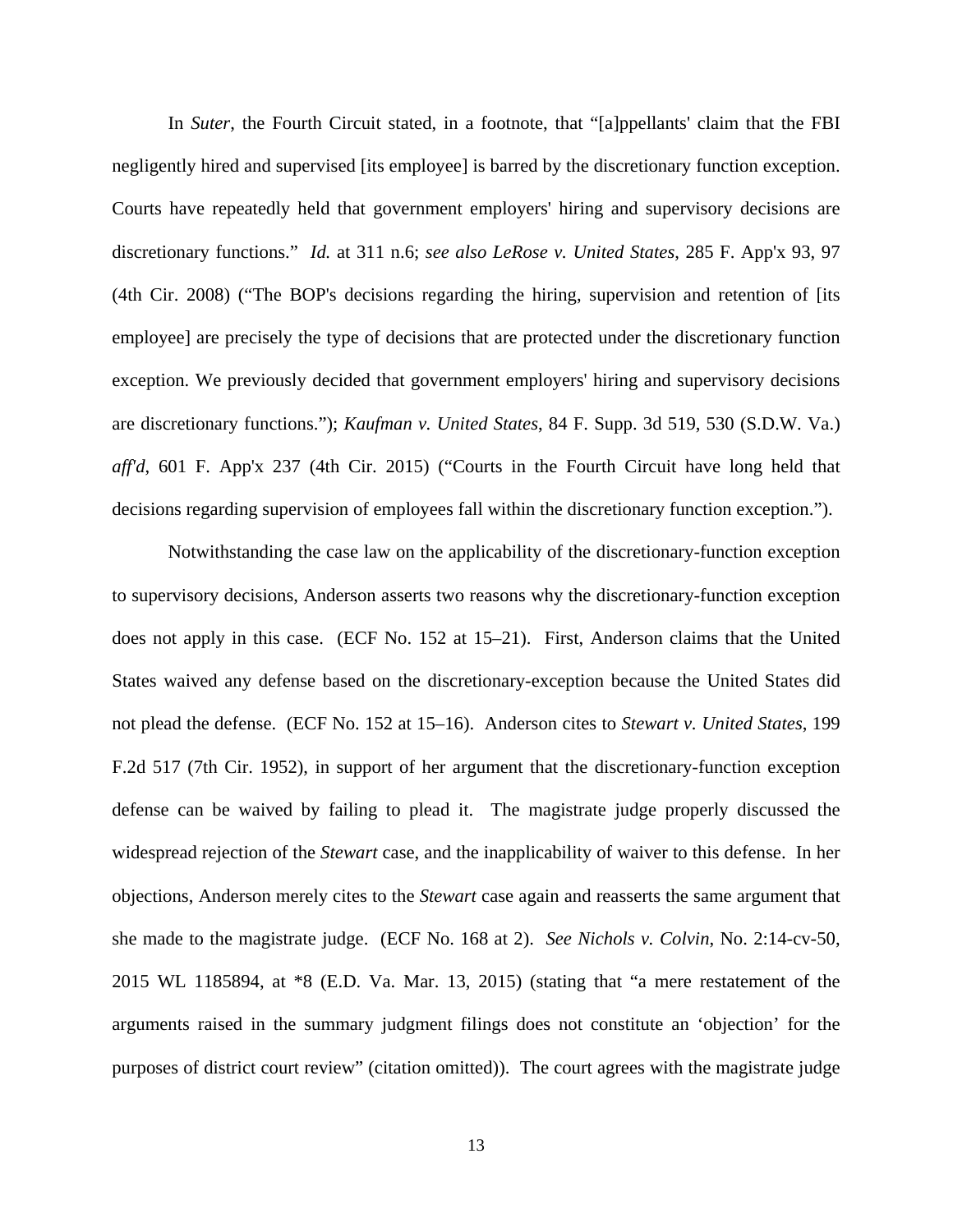that the discretionary-function exception is not subject to waiver because it was not affirmatively raised earlier.

 Second, although Anderson conceded that the decision to hire Kerns was initially discretionary, she argues the alleged failure to supervise him was not. (ECF No. 152 at 16–19). Anderson asserts that discretionary-function exception does not apply to operational activities, such as supervisory decisions. (ECF No. 152 at 18–19). She asks this court to infer that the USSS has a policy against agents meeting alone with suspects of the opposite sex. (ECF No. 168 at 16). Anderson, however, misstates the law. In 1991, the United States Supreme Court stated "[d]iscretionary conduct is not confined to the policy or planning level," and that operational functions and day-to-day supervisory decisions can fall within the ambit of the discretionaryfunction exception. *United States v. Gaubert*, 499 U.S. 315, 325–26 (1991).

 The claims for negligent supervision involve elements of judgment and choice. Anderson's claims are based on the USSS failing to supervise, or watch over, Kerns. Staffing requirements and the discretion given to agents to carry out an investigation implicate public policy. Anderson has failed to identify any policy that the supervisors failed to follow. As to the court making an inference that an agent cannot meet alone with a suspect of the opposite sex, Anderson has failed to offer any proof that such a policy exists or that Kerns's supervisors permitted him to violate it. In other words, even if a policy existed, Anderson has failed to introduce any evidence showing that the supervisors were not enforcing the policy, let alone that they knew Kerns met alone with Anderson. In sum, the court finds that the magistrate judge properly discussed the inapplicability of this "exception" to the discretionary-function exception. (ECF No. 157 at 14–16).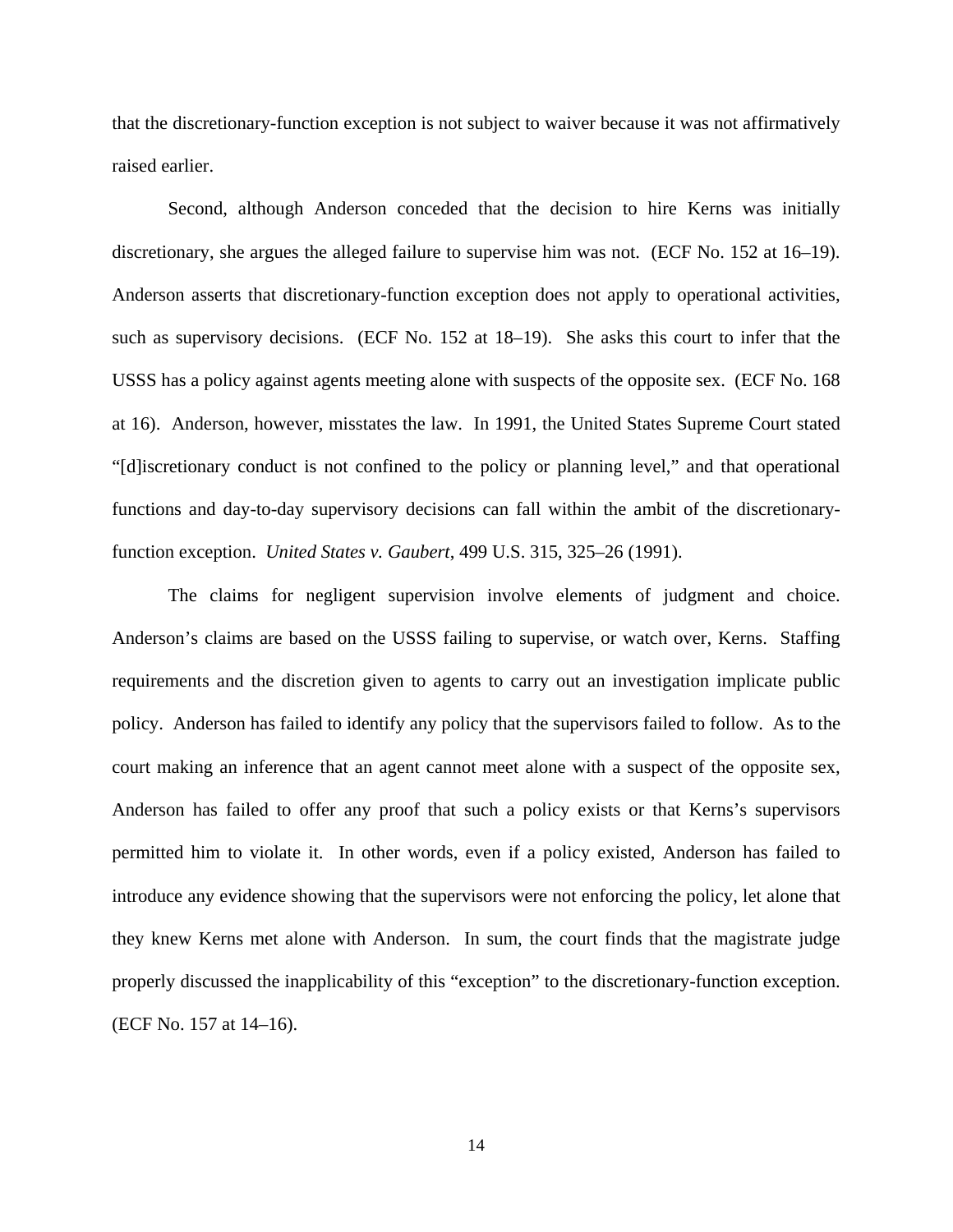However, even if the court were to assume that the discretionary-function exception did not apply in this case, the magistrate judge properly determined that no genuine issue of material fact exists as to whether the supervisory-liability claims have merit. (ECF No. 157 at 17–26). In South Carolina, an employer may be liable for negligent supervision when an employee intentionally harms another and (1) the employee is on the premises of the employer or using a chattel of the employer, (2) the employer knows or has reason to know of the ability to control the employee, and (3) the employer knows or should know of the necessity and opportunity for exercising control. *See Degenhart v. Knights of Columbus*, 420 S.E.2d 495, 496 (S.C. 1992). Stated differently, "[i]n circumstances where an employer knew or should have known that its employment of a specific person created an undue risk of harm to the public, a plaintiff may claim that the employer was itself negligent in hiring, supervising, or training the employee ... ." *James v. Kelly Trucking Co.*, 661 S.E.2d 329, 330 (S.C. 2008).

 Three South Carolina cases are helpful when determining whether an employer is liable for failing to supervise an employee when that employee commits a sexual assault. *See Brockington v. Pee Dee Mental Health Ctr.*, 433 S.E.2d 16 (S.C. Ct. App. 1993); *Doe by Doe v. Greenville Hosp. Sys.*, 448 S.E.2d 564 (S.C. Ct. App. 1994); *Moore by Moore v. Berkeley Cnty. Sch. Dist.*, 486 S.E.2d 9 (S.C. Ct. App. 1997). In *Brockington*, Davis, the employee, was a therapeutic assistant employed by the South Carolina Department of Mental Health, assigned to a facility where Brockington was a patient. 433 S.E.2d at 17. Davis worked without supervision, and he scored well on his evaluations. *Id.* During Brockington's first visit with Davis, Davis sexually assaulted him. *Id.* A week later, Davis sexually assaulted Brockington again. *Id.*  Brockington did not tell the police or Davis's supervisors; he only told his mother and his brother, and neither family member told anyone. *Id.* Months later, Davis sexually assaulted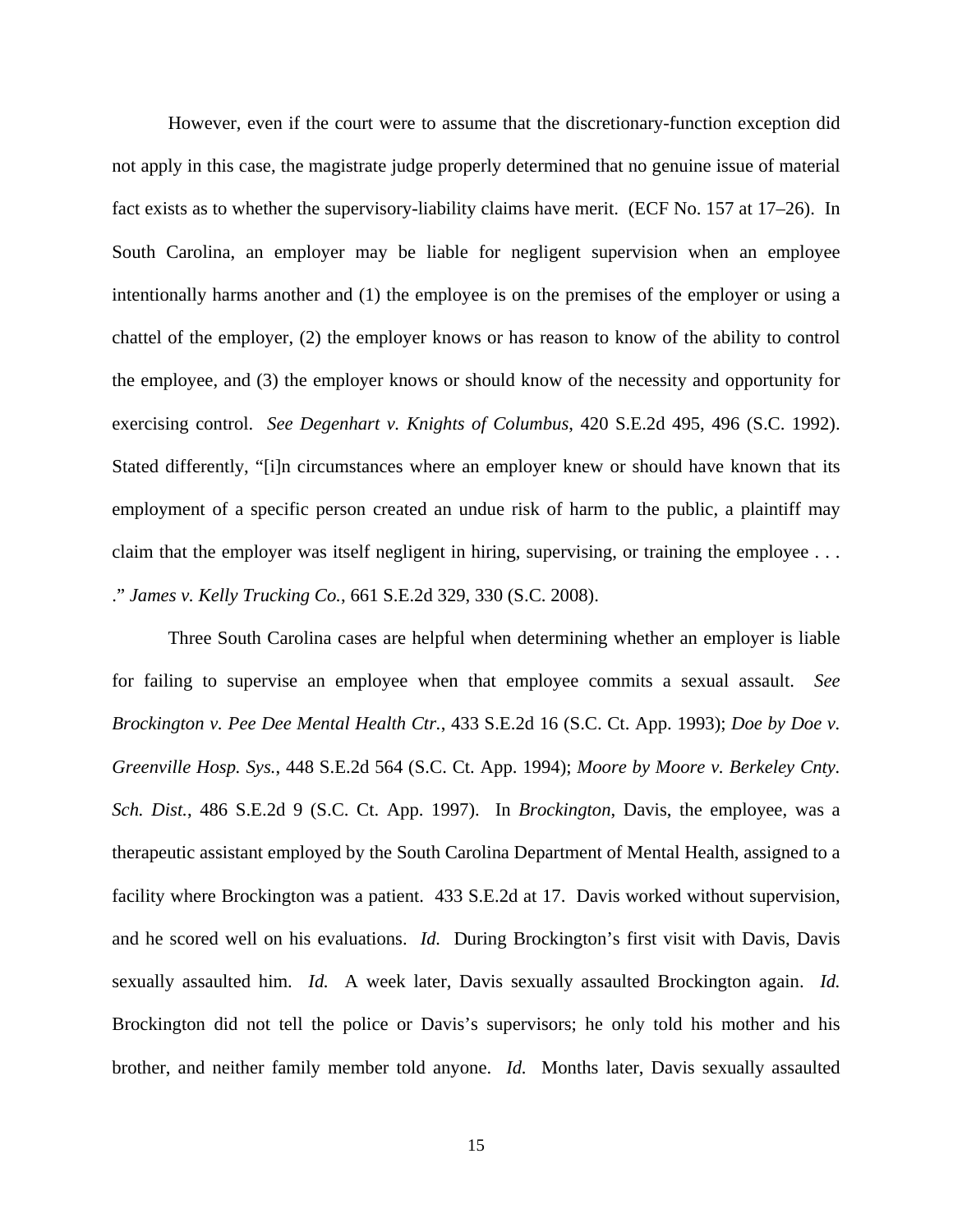another client, and that client's mother reported the assault. *Id.* Davis later pled guilty and was sentenced to prison. *Id.* Brockington filed suit, and the jury found in his favor on the issue of negligent supervision. *Id.* The employer appealed. *Id.* at 19. On appeal, the court of appeals reversed because Brockington failed to introduce any evidence that would have "alerted the defendants that Davis would engage in predatory homosexual activity or other inappropriate sexual conduct with clients and with Brockington in particular." *Id.* The court noted that "Brockington, his, mother, and his brother . . . kept [their knowledge of Davis's behavior] to themselves." *Id.* Brockington contended that a department manual placed a duty on the defendants to supervise Davis. The court of appeals stated that no such duty was imposed because "[c]learly, Davis was acting in his individual capacity and not as an agent for the defendants when he sexually assaulted Brockington." *Id.* 

 In *Greenville Hosp. System*, the court of appeals affirmed a finding of negligent hiring and supervision by Greenville Hospital System because it had prior knowledge that its employee, a thirty-one-year-old male, had previously sexually assaulted another employee, a sixteen-yearold minor, while they were working. 448 S.E.2d at 565. The male employee sexually assaulted the minor on two separate occasions. *Id.* at 568. The first incident occurred in the summer of 1990. *Id.* Although the minor did not report the incident, the hospital became aware of the incident and investigated it. *Id.* Instead of terminating the male employee, the hospital transferred him to a different division. *Id.* After the transfer, the male employee sexually assaulted the minor again in May 1991. *Id.* This time the minor reported the incident. *Id.* The court of appeals found that although the hospital lacked knowledge before the 1990 incident, it "was aware of the allegations of inappropriate behavior" by the male employee towards a minor when the May 1991 incident occurred. *Id.*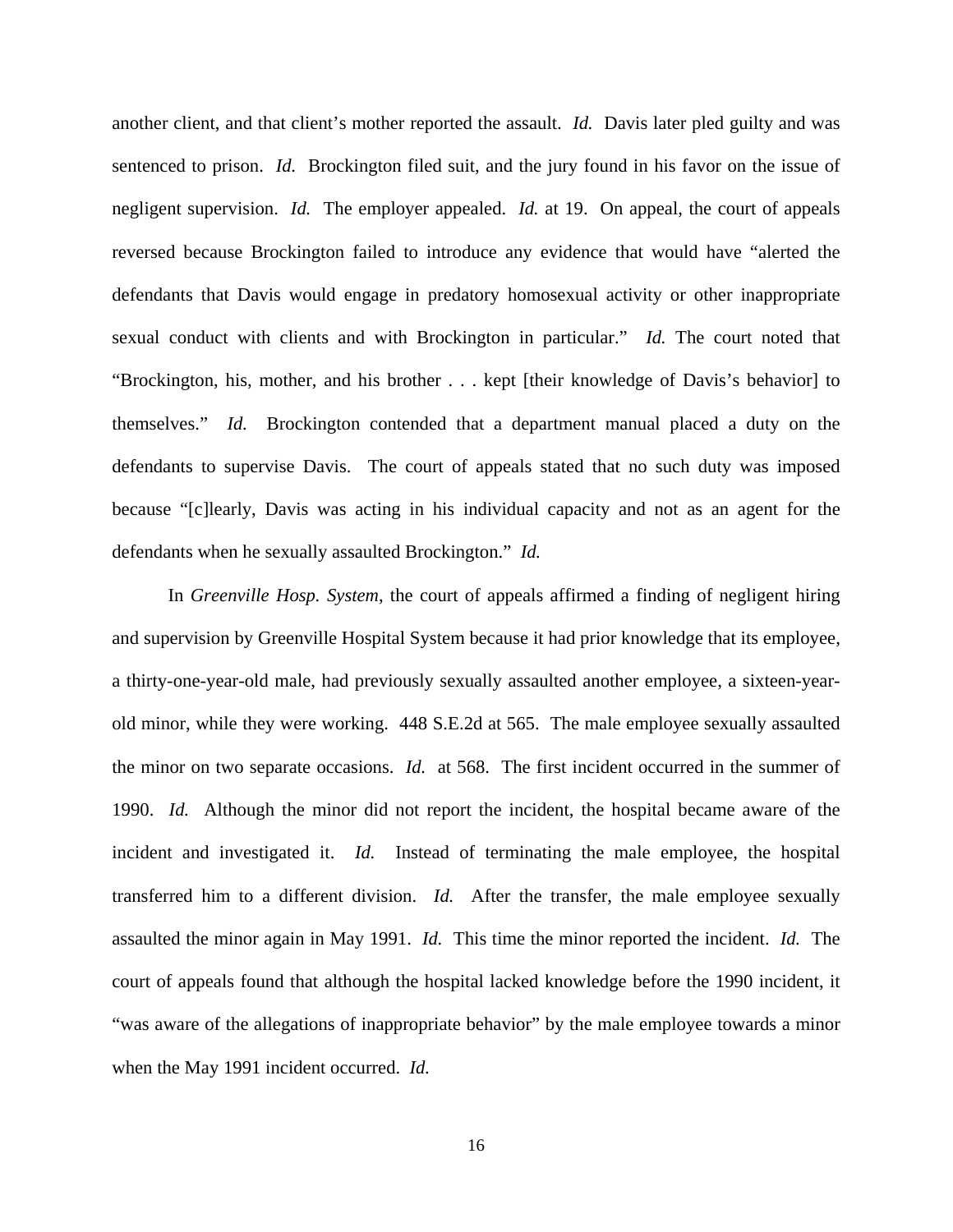In *Moore by Moore*, the court of appeals affirmed the granting of summary judgment in favor of a school district after Steward, a teacher, sexually assaulted a minor student, Moore, during the summer-school term. 486 S.E.2d at 585. Moore argued that the school district was grossly negligent in supervising and hiring Steward, and by appointing Paul Hilson as acting principal. *Id.* at 586. Moore testified that Steward's classroom was not run in the normal fashion: "The students did not do any work in her class. They were rowdy and sat around talking. The radio was often playing. Steward permitted the students to smoke cigarettes in class and on one occasion Moore observed her smoking marijuana with other students during a break." *Id.* at 11. Moore testified that Hilson visited the classroom and witnessed how Steward ran her classroom. *Id.* Other teachers observed "a male student massaging Steward's shoulders, students sitting around chatting, students walking around, a male student answering the locked door to Steward's classroom when the lights were off, and Steward holding hands with a male student." *Id.* The other teachers, however, did not report what they saw to the school's administration. *Id.*  During the school year, Steward told Moore that he would need to make up a missed day of class, and that she would tutor him in her home. *Id.* at 12. While at her house, "they smoked marijuana and engaged in sexual intercourse." *Id.* Moore did not report the incident until after other students reported Steward for sexual behavior. *Id.* 

 The court of appeals found that "[t]here is no evidence in this case that the District had notice of improper sexual contact between Steward and any other students prior to the incident involving Moore." *Id.* at 13. The court found that no one "ever complained to the District . . . about Steward's conduct during summer school or her tutoring in her home." *Id.* The court said that the evidence only showed that Steward ran her classroom "in a lax manner." *Id.* As to whether Hilson "adequately monitored Steward's classroom," the court found that "none of the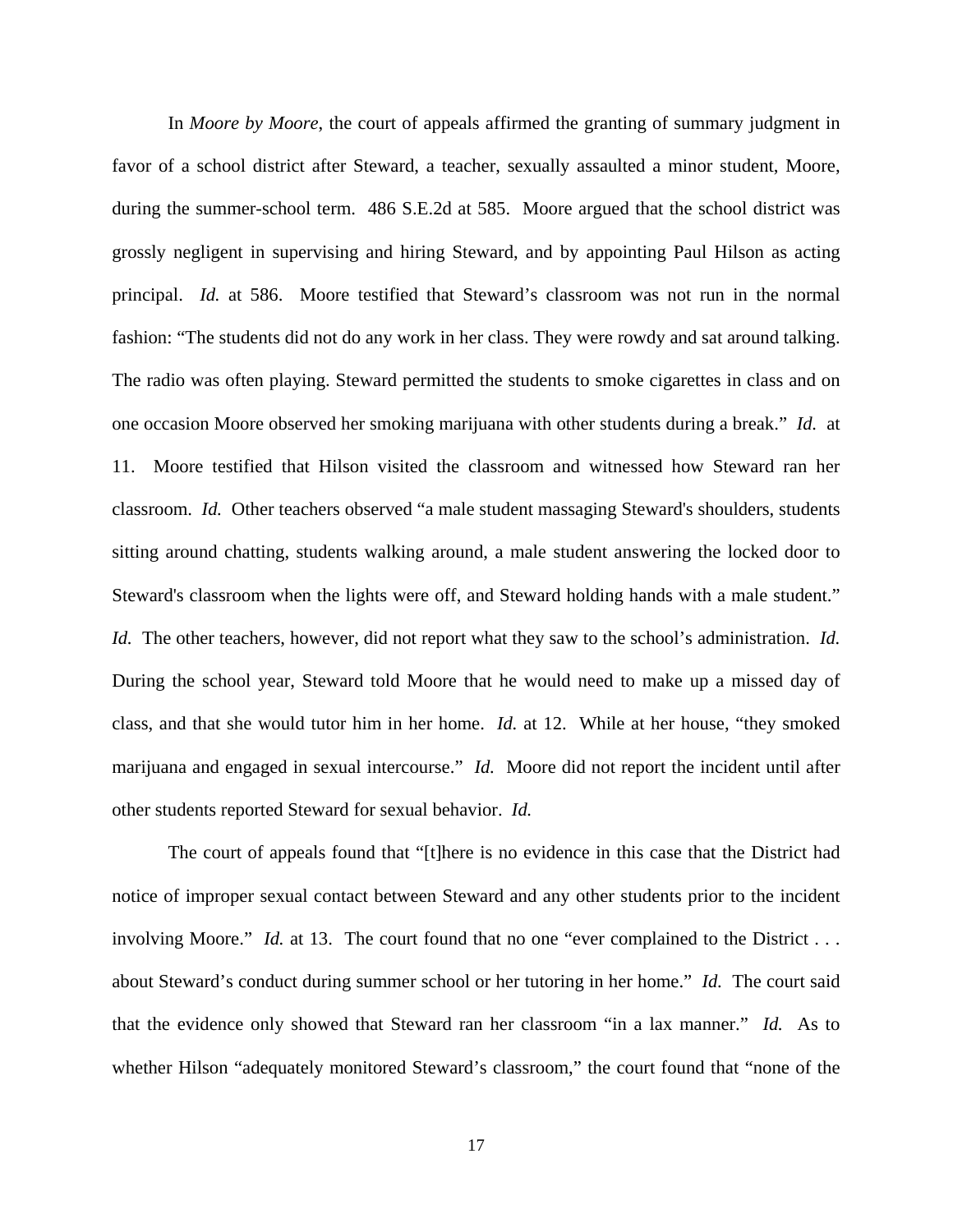alleged classroom incidents were of such a character that the administration would have, if aware of them, reasonably anticipated that Steward would engage in sexual intercourse with a student in her own home after school hours." *Id.* 

 In this case, Anderson has failed to produce any evidence that would show that the United States had reason to know that Kerns would engage in sexual activities with a suspect. Similar to in *Brockington* and in *Moore* where the victims did not tell any supervisors of the assaults; here, Anderson testified that she never told any employee of the United States about Kerns's behavior prior to April 2011. (ECF No. 157 at 49). Also, unlike in *Greenville Hosp. System* where the supervisors learned of allegations of a sexual assault through other sources; in this case, there is no evidence that the United States found out about the sexual activity through other sources. All of Kerns's coworkers testified that they were unaware of Kerns's alleged conduct until April 2011. (ECF No. 157 at 19). The United States introduced evidence that it is not unusual for officers to work out of the office during office hours. (ECF No. 157 at 20–21). Moreover, even if Kerns failed to *Mirandize* and follow criminal procedure rules when initially processing Anderson, such evidence would not lead to an inference that the United States should have known that Kerns would engage in sexual activity with Anderson. *See Moore*, 486 S.E.2d at 13; *Brockington*, 433 S.E.2d at 18.

 At the summary judgment stage, Anderson was required to come forth with specific evidence showing that the United States knew or should have known Kerns would engage in sexual activity with a suspect. Anderson cannot rely on her complaint or make speculative claims about how the United States might have had knowledge of Kerns's behavior. *See Dash*, 731 F.3d at 311 (4th Cir. 2013) **(**stating that "the nonmoving party must rely on more than conclusory allegations, mere speculation, the building of one inference upon another, or the mere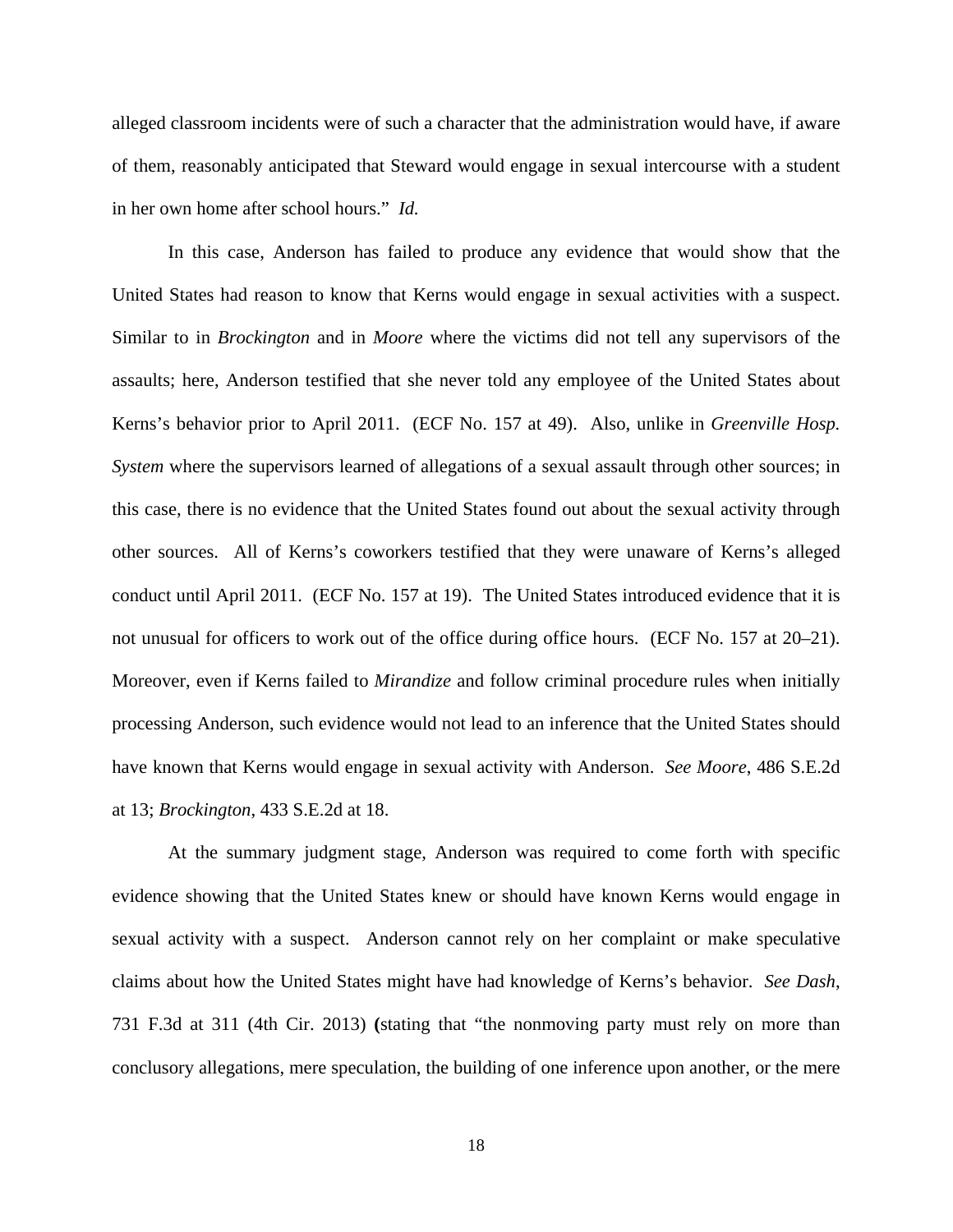existence of a scintilla of evidence"). Because Anderson has not met that standard, even if the allegations of failure to supervise did not fall within the discretionary-function exception to the FTCA, the United States would still be entitled to summary judgment on the claims.

### **b. Stand-Alone Negligence**

 In her stand-alone negligence claim, Anderson appears to be asserting that the United States, through its employees other than Kerns, breached a duty to Anderson by failing to follow its procedures. The court finds that Anderson has failed to articulate how this claim is different than a failure to supervise. The claim appears to be based on Kerns failing to follow an alleged policy that he was not supposed to meet a suspect of a different sex alone. (ECF No. 168 at 17). That claim would be for a failure to supervise, which the court found without merit. In any event, the magistrate judge properly discussed this claim in her well-written Report.

#### **c. Respondeat Superior**

The court finds that the United States is not vicariously liable for the acts of Kerns. In South Carolina, an employer is liable for the torts of his employee when the employee commits the act in question "about his [employer's] business and acting within the scope of his employment." *Lane v. Modern Music, Inc.*, 136 S.E.2d 713, 716 (S.C. 1964). "An act is within the scope of a servant's employment where reasonably necessary to accomplish the purpose of his employment and is in furtherance of the master's business." *Id.* However, an "act of a servant done to effect some independent purpose of his own and not with reference to the service in which he is employed, or while he is acting as his own master for the time being, is not within the scope of his employment." *Id.* Thus, when the employee "steps aside from the [employer's] business for some purpose wholly disconnected with his employment, the relation of master and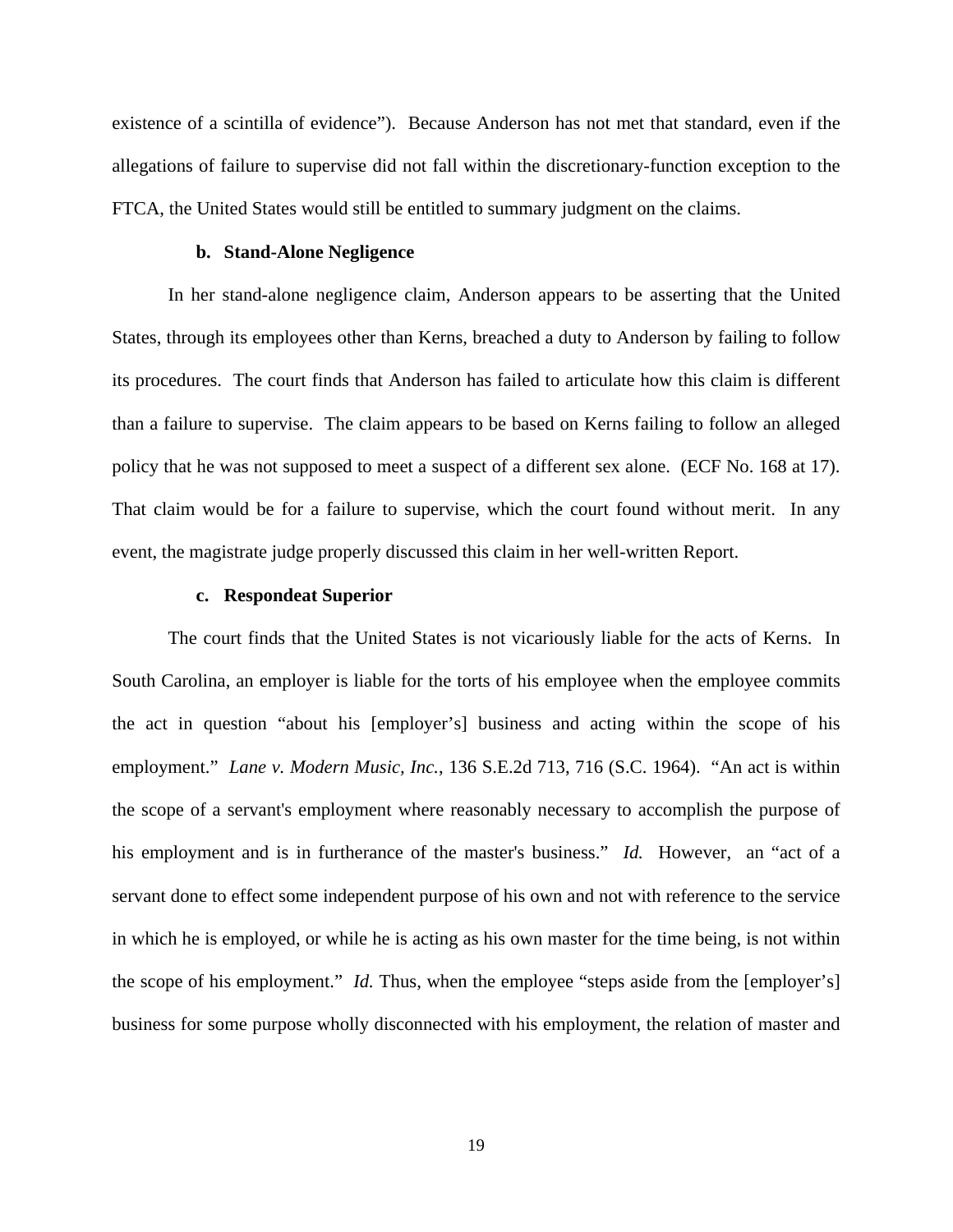servant is temporarily suspended, . . . no matter how short the time" the employee steps away.

*Id.* (citations omitted). Moreover,

An employer is not liable to a customer, patron or other person for an assault arising out of acts of mischief or horseplay indulged in by the employee unless it is shown that the employer was or should have been so aware of the propensities of the employee in that direction as to make him negligent for having retained him in the employ, since such acts are not to be considered incidental to the work which he is hired to perform but are of a personal nature, indulged in for the person amusement of the employee and not in furtherance of the master's interest.

*Hamilton v. Davis*, 389 S.E.2d 297, 299–300 (S.C. Ct. App. 1990) (quoting *Lane*, 136 S.E.2d at 717).

 In *Hamilton*, the court of appeals affirmed a state court's finding that an employee was acting outside the scope of his employment when he hit the plaintiff with his truck while performing work duties. *Id.* at 417. In that case, the employee was hired to manage rental properties, including maintaining the grounds. *Id.* at 412–13. While cleaning up debris, a tenant climbed onto the back of the employee's truck. *Id.* at 413. The employee started to laugh and put the truck into reverse, injuring the plaintiff. *Id.* The court of appeals held:

While [the employee] was certainly in the act of furthering his master's business in collecting the debris and removing it from the yard, he momentarily stepped away from that business when he committed the assault on Hamilton. The assault was clearly of a personal nature, indulged in for his own personal amusement.

*Id.* at 417.

 South Carolina courts have specifically considered whether an employee was acting within the scope of his employment when he commits a sexual assault. In all four cases,  $6$  South Carolina courts have found that the sexual advances were outside the scope of employment. *See* 

<sup>&</sup>lt;sup>6</sup> Although these cases address whether acts are covered under an insurance policy covering "course of employment," South Carolina courts apply the same standard in cases involving scope of employment. *See S.C. State Budget & Control Bd. v. Prince*, 403 S.E.2d 643, 646 (S.C. 1991).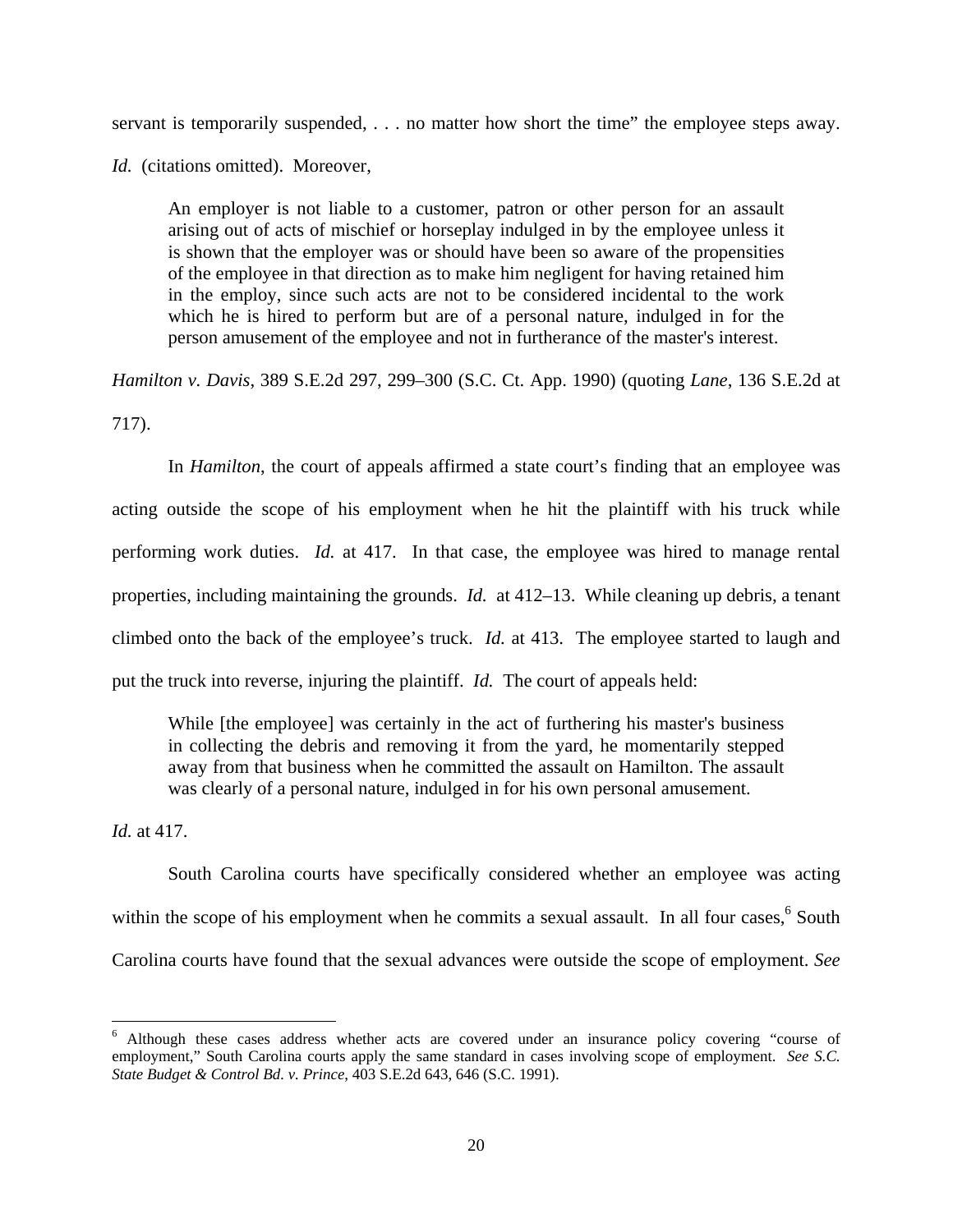*Frazier v. Badger*, 603 S.E.2d 587, 591 (S.C. 2004) (holding an assistant principal was acting outside the scope of his employment when he made sexual advances on a teacher); *Doe v. S.C. State Budget & Control Bd.*, 494 S.E.2d 469, 473 (S.C. Ct. App. 1997) (holding "no cogent argument could be made" that a police officer was furthering his employer's business by having intercourse with suspects); *Loadholt v. S.C. State Budget & Control Bd.*, 528 S.E.2d 670 (S.C. Ct. App. 2000) (holding a sheriff was acting outside the scope of his employment when he sexually assaulted subordinates); *Padgett v. S.C. Ins. Reserve Fund*, 531 S.E.2d 305 (S.C. Ct. App. 2000) (holding a professor was acting outside the scope of his "official duties" when he sexually assaulted a student). In sum, under South Carolina law, "sexual harassment by a government employee is not within the employee's 'scope of employment.'" *Frasier*, 603 S.E.2d at 591.

 In *Doe*, the court of appeals and the supreme court considered whether sexual assaults by a police officer against two suspects were covered by insurance policies. 523 S.E.2d at 458. Roberson, a police officer, pulled Doe over on suspicion of driving under the influence. *Id.* He gave her the "option of being arrested or having sex with him." *Id.* Roberson and Doe engaged in sexual activity. *Id.* Roberson later pulled Roe over and gave her the same option that he had given Doe. *Id.* Roe agreed to have sex with him in exchange for not being arrested. *Id.*  Roberson and Roe went to another location and had intercourse in the police cruiser. *Id.* The court of appeals held that "no cogent argument can be made that Roberson was furthering the business of his employer at the time he sexually assaulted Appellants." 494 S.E.2d 469, 473 (S.C. Ct. App. 1997). The supreme court affirmed the decision. 523 S.E.2d at 458.

 In *Loadholt*, the court of appeals considered whether a sheriff's sexual assaults and harassment of subordinates were within the scope of employment. 528 S.E.2d at 671. The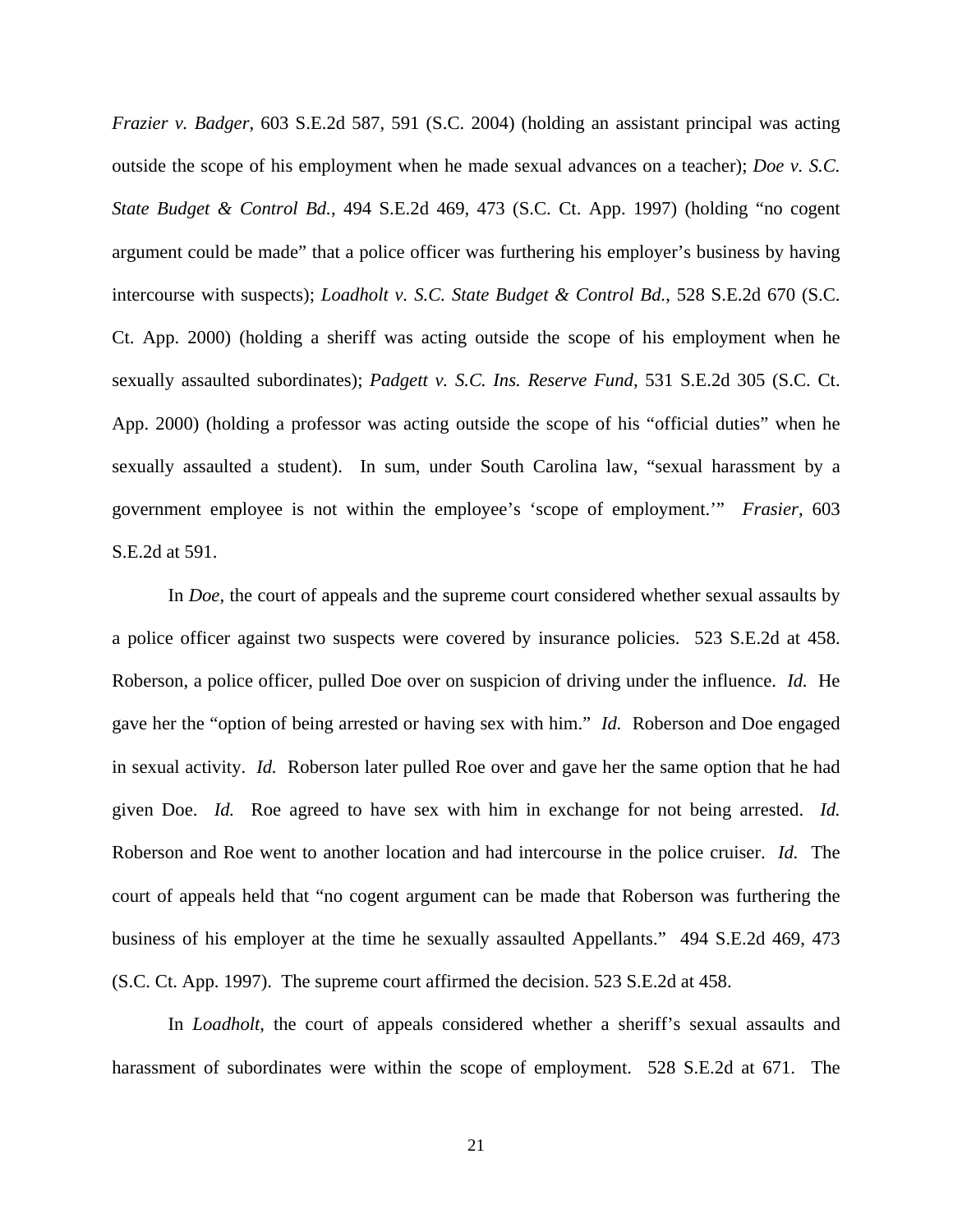sheriff summoned three different employees—a dispatcher, a jailer, and a secretary—"to his office on the pretext of discussing jail and sheriff's department business. Once in his office, [the sheriff] would lock the door and then ask them questions regarding their sexual histories and sexually molest or assault them." *Id.* at 672. The employees filed suit, and on appeal, the court of appeals considered, amongst other issues, whether the sexual assaults were within the "course of employment" for purposes of a state statute covering tort liability for acts committed in the course of employment. *Id.* at 674. The court of appeals stated that "although [the sheriff] was on duty as sheriff, working in his county office and allegedly 'discussing county business' prior to and at the time of the alleged assaults, . . . [his] alleged sexual assaults were outside the 'course of employment' . . . as [the sheriff] was not furthering the business of his employer at the time of the alleged assaults." *Id.* 

 In this case, the court finds that Kerns was acting in furtherance of his own personal interests, and not in the interests of the United States, when he engaged in sexual activity with Anderson. Similarly to *Hamilton* where the employee stepped outside the scope of employment when he engaged in mischief; here, Kerns stepped outside the scope of his employment when he engaged in sexual behavior. *See also Loadholt*, 528 S.E.2d at 674. Moreover, similarly to how the on duty officer in *Doe* was not acting within the scope of employment when he sexually assaulted the victims, during the Greenwood Incident, Kerns was acting outside the scope of employment when he engaged in sexual conduct with Anderson. *See Frasier*, 603 S.E.2d at 591.

 As to the Greenville Incident, the court finds that no reasonable juror could conclude that the sexual encounter between Kerns and Anderson furthered the interests of the United States. The incident occurred after 11 p.m. when the office was closed. Anderson testified at her deposition that they did not discuss her case. *See* (ECF No. 152-25) (testifying that "he told me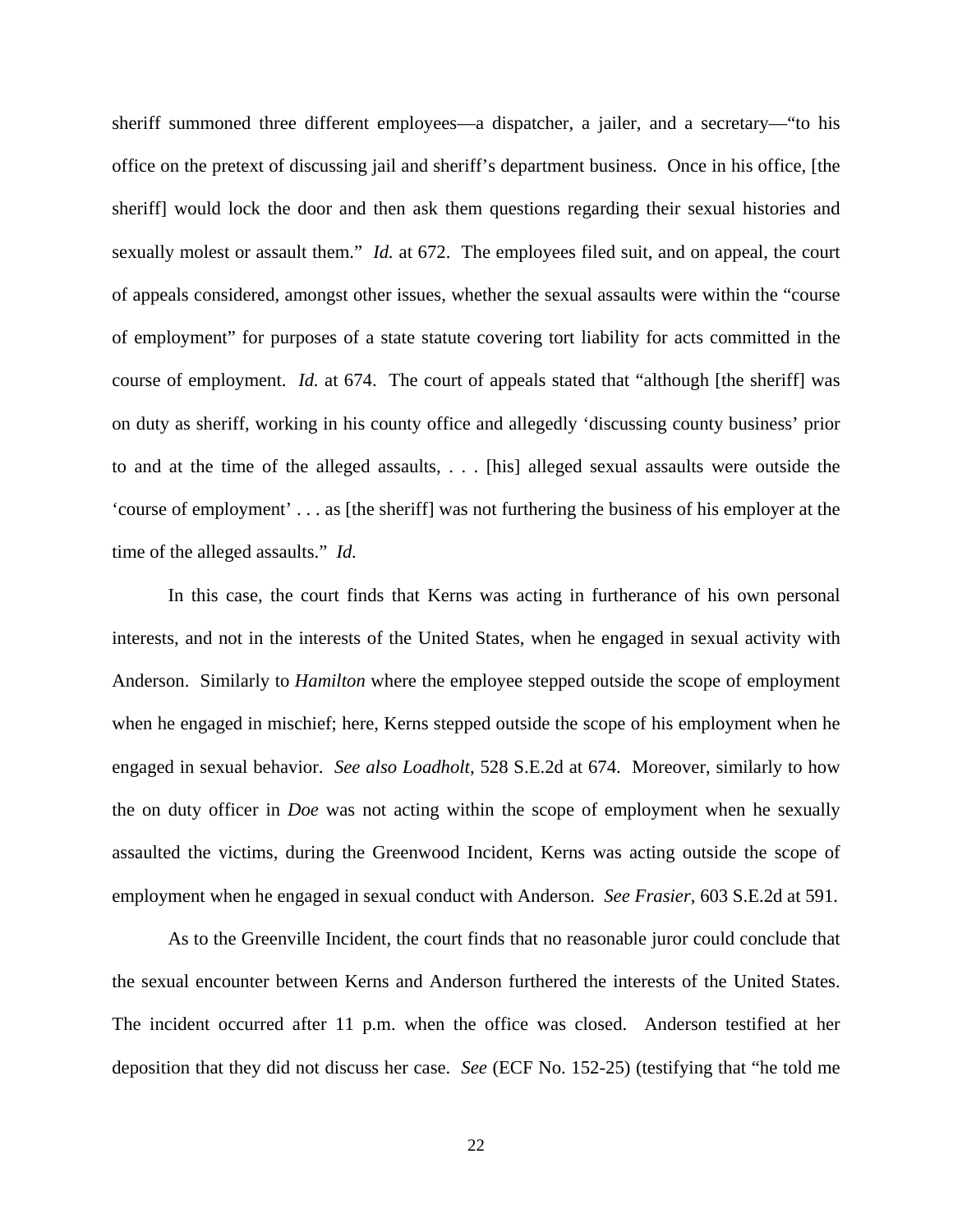it was about my case, [but] then when I got there it wasn't about my case. He would do that to me all the time."). The court finds that instead of furthering the USSS's interests, Kerns was furthering his own personal interests during the Greenville Incident. No reasonable juror could conclude that Kerns's entering the GRO at 11:35 P.M. to engage in intercourse with a suspect in Kerns's boss's office could in any way further the interests of the United States.

 Anderson cites two cases to support her theory that Kerns was acting within the scope of employment when the sexual activity took place: *Millbrook v. United States*, 133 S. Ct. 1441 (2013), and *Crittendon v. Thompson-Walker, Co.*, 341 S.E.2d 385 (S.C. Ct. App. 1986). In *Millbrook*, the plaintiff, an inmate, was sexually assaulted by prison guards. The issue before the Court was the scope of the "law enforcement proviso" in the FTCA, and the Court held that the waiver of immunity extends to "acts or omissions of law enforcement officers that arise within the scope of their employment." 133 S. Ct. at 1446. This case is unhelpful to Anderson. First, the scope of employment issue was not before the Court because the United States had conceded the issue in the lower courts. *Id.* at 1445 n.3. In this case, the United States has made no such concession. Second, even if the Court had considered the scope of employment issue, the case arose out of Pennsylvania and would have applied Pennsylvania law, not South Carolina law. Therefore, Anderson's reliance on *Millbrook* is misplaced.

 In *Crittenden*, Crittenden hired Thompson-Walker to renovate a business. 341 S.E.2d 386. Several days prior to completing the renovation, Thompson-Walker sent a final bill. *Id.*  Crittenden informed Thompson, the president of Thompson-Walker, that the bill would not be paid and to contact his attorney. *Id.* Thompson decided to follow up at Crittenden's store with his foreman who beat up Crittenden in Thompson's presence until Crittenden agreed to pay his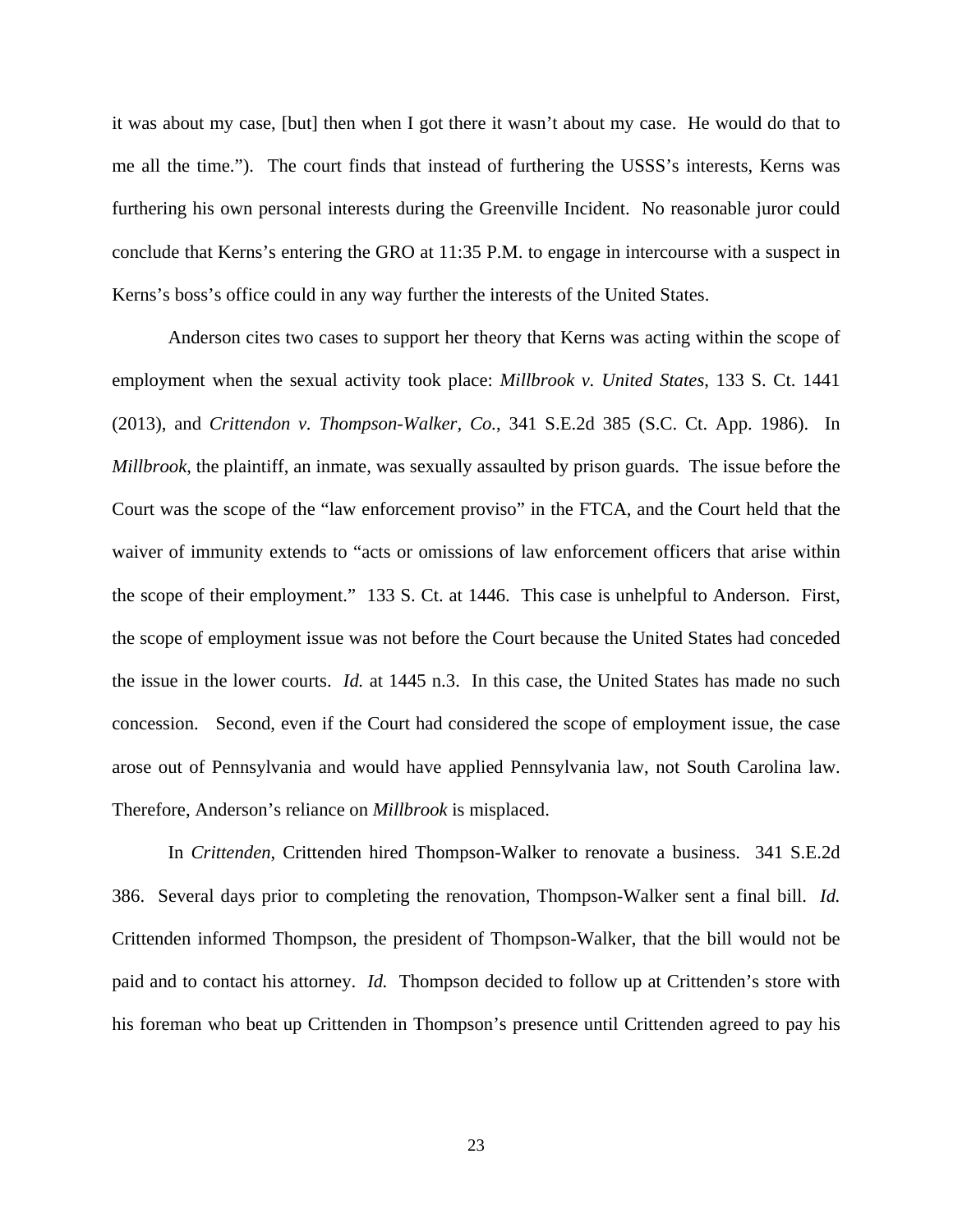bill. *Id.* The court of appeals held that the assault furthered the employer's business because it was done for the purpose of receiving a payment on a bill. *Id.* at 116.

 Anderson attempts to analogize her case to *Crittendon* by arguing that Kerns was furthering the interests of the United States by getting a guilty plea when he had sexual intercourse with Anderson. This argument is unpersuasive. Kerns's first concern when he admitted to the engaging in sexual activities with Anderson was that he had compromised the prosecution of the case, not that he was somehow helping the United States. (ECF No. 150-14). In addition, the evidence shows that Anderson cooperated well before any sexual behavior started, and that in her single-defendant criminal case, and prior to any inappropriate behavior, she had given incriminating statements and returned a portion of the embezzled money to the bank. In sum, the court finds, as the South Carolina cases have concluded when determining whether a sexual assault by an employee falls within the scope of employment, that Kerns was acting outside the scope of employment when he engaged in sexual activity with Anderson.<sup>7</sup>

### **III.***Bivens* **Claims**

 At the December 8, 2015 hearing, the court asked the parties to file briefs concerning the impact, if any, that a judgment in favor of the United States would have on Anderson's individual claims against Kerns. (ECF No. 182). Kerns and the United States filed briefs arguing that a judgment in favor of the United States would result in dismissal of the claims against Kerns. (ECF Nos. 184, 185). Anderson filed a brief arguing that a judgment in favor of the United States on the FTCA claims would not bar or impact her ability to present claims against Kerns. (ECF No. 187).

<sup>&</sup>lt;sup>7</sup> Many Fourth Circuit cases applying South Carolina law have concluded that an employee was acting outside the scope of employment when that employee engaged in sexual behavior while "at work." *See, e.g.*, *Doe v. United States*, 769 F.2d 174 (4th Cir. 1985); *Andrews v. United States*, 732 F.2d 366 (4th Cir. 1984).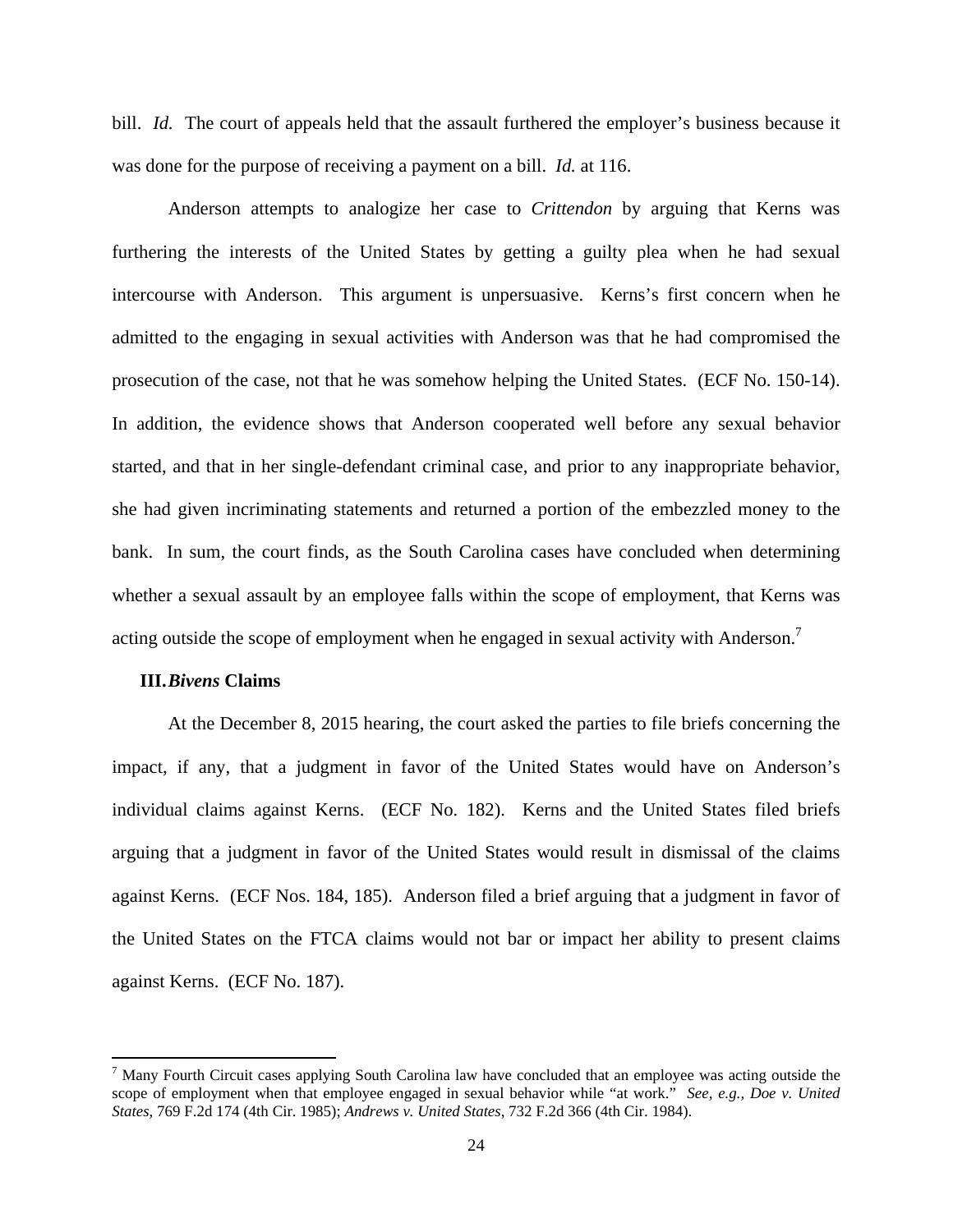The FTCA has a judgment-bar rule: "The judgment in an action under section 1346(b) of this title shall constitute a complete bar to any action by the claimant, by reason of the same subject matter, against the employee of the government whose act or omission gave rise to the claim." 28 U.S.C. § 2676. The judgment-bar rule "preclude[s] a *Bivens* claim against a government employee when a judgment has been entered on a FTCA claim 'arising out of the same actions, transactions, or occurrences' as the *Bivens* claim." *Unus v. Kane*, 565 F.3d 103, 122 (4th Cir. 2009) (quoting *Estate of Trentadue ex rel. Aguilar v. United States*, 397 F.3d 840, 858 (10th Cir. 2005)). In *Unus*, the Fourth Circuit stated that:

Litigants frequently face tough choices—choices that rarely come without consequence. In these proceedings, the plaintiffs chose to pursue their claims against the federal agent defendants through *Bivens* as well as under the FTCA. As such, they risked having a judgment on the FTCA claims operate to bar their *Bivens* theories. As explained above, the district court properly awarded summary judgment to the United States on the FTCA claims. Those claims arose out of the "same subject matter" as the First and Fourth Amendment *Bivens* subclaims—the execution of the Warrant—by the "employee of the government whose act or omission gave rise to the claim," i.e., the federal agent defendants. As such, the court's summary judgment award on the FTCA claims triggers the judgment bar provision of § 2676, and the plaintiffs' First and Fourth Amendment *Bivens* subclaims against the federal agent defendants are thus barred.

*Id.* at 122.<sup>8</sup>

 In this case, Anderson decided to pursue dual-track claims against Kerns and the United States for alleged misconduct of Kerns. (ECF No. 37). The United States is entitled to summary judgment on the FTCA claims, and those claims arose out of the same conduct that is the

<sup>8</sup> In her brief, Anderson fails to address *Unus*, except to say that she believes the case does not comport with *Carlson v. Green*, 446 U.S. 14 (1980), a case that Anderson relies on extensively. (ECF Nos. 187; 190 at 2). Her reliance on *Carlson* is misplaced. The issue in *Carlson* was whether a litigant could file a *Bivens* suit when the plaintiff could have also filed a claim pursuant to the FTCA. 446 U.S. at 16–17. The court found "that Congress views FTCA and *Bivens* as parallel, complementary causes of action." *Id.* at 20. Therefore, under *Carlson*, Anderson can file parallel claims under the FTCA and pursuant to *Bivens*. The issue the court asked the parties to brief was what impact, if any, a judgment on the FTCA claim has on the *Bivens* claim, not whether Anderson could have brought a *Bivens* claim had she not pursued an FTCA claim. *See Sanchez v. McLain*, 867 F. Supp. 2d 813, 820–22 (S.D.W. Va. 2011).